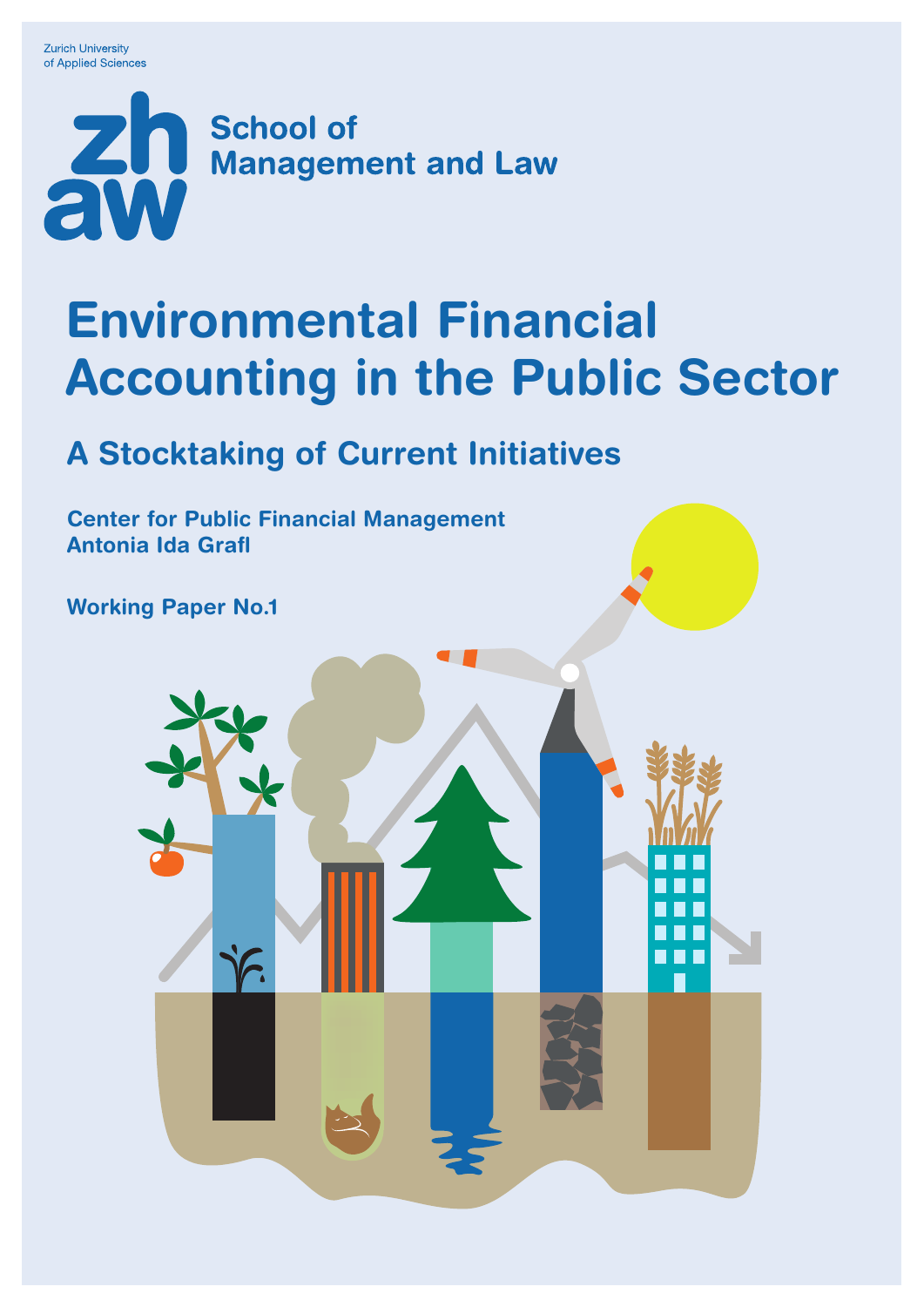

#### ZHAW School of Management and Law

Institute of Public Management Bahnhofplatz 12 P.O. Box 8401 Winterthur Switzerland

Center for Public Financial Management https://www.zhaw.ch/en/sml/institutes-centres/ivm/ research-and-consulting/public-sector-financial-management/

Antonia Ida Grafl antonia.grafl@zhaw.ch

April 2021

Copyright © 2021, ZHAW School of Management and Law

All rights reserved. Nothing from this publication may be reproduced, stored in computerized systems, or published in any form or in any manner, including electronic, mechanical, reprographic, or photographic, without prior written permission from the publisher.

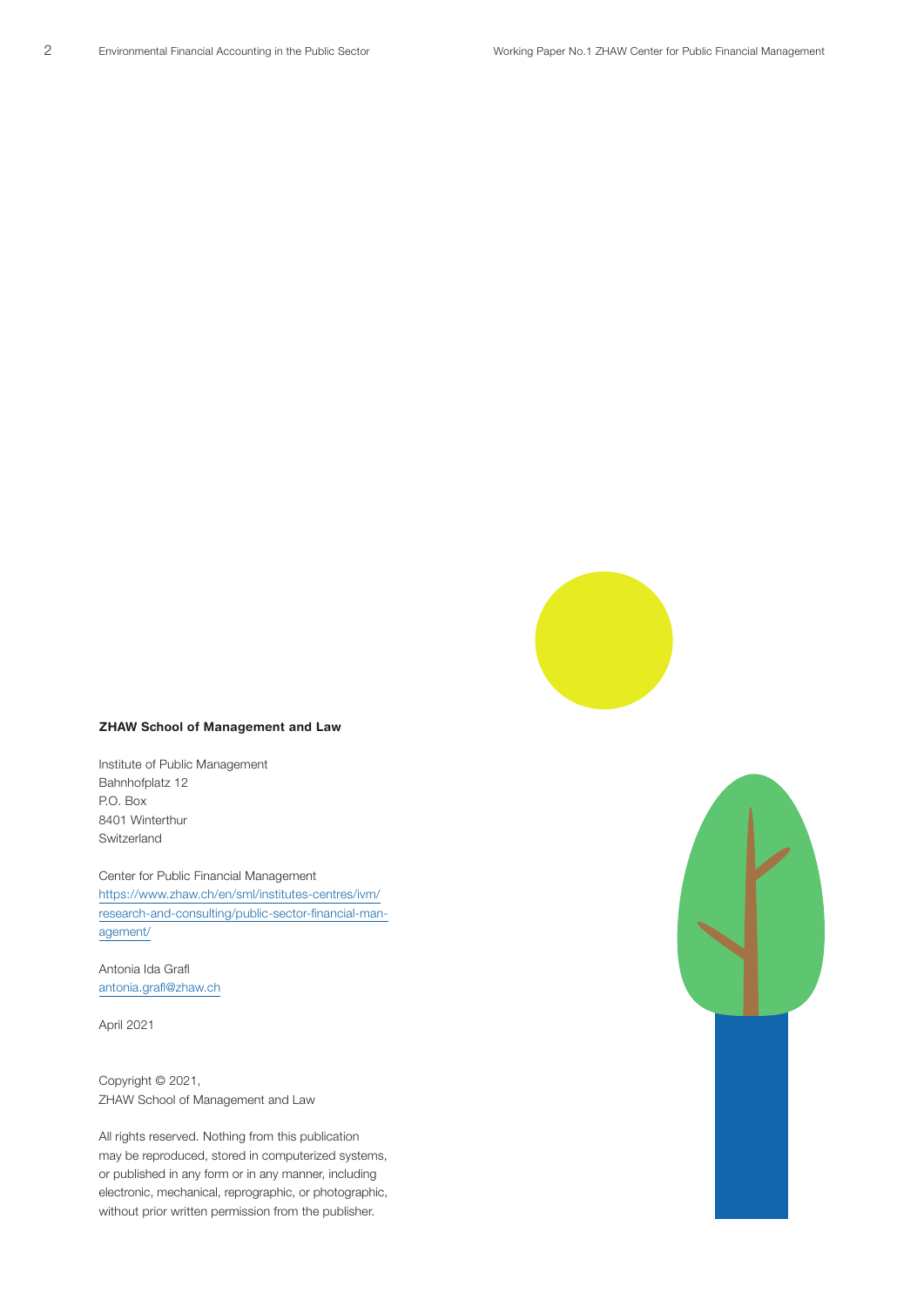## Acknowledgements

This working paper is a knowledge product of the ZHAW School of Management and Law, Institute of Public Management (IPM). It was authored by Antonia Ida Grafl – Lecturer and Senior PFM Expert at the ZHAW Center for Public Financial Management. Valuable comments were provided by Prof. Andreas Bergmann, Director of the Public Sector Department, Dr. Sandro Fuchs, Head of the ZHAW Center for Public Financial Management, and Christoph Schuler, Research Associate and Project Manager at the ZHAW Center for Public Financial Management. Hycent Ajah, Junior PFM Consultant, assisted in the research. This study was reviewed by Bernhard Schatz, Senior Manager at PwC Austria and IPSASB member.

## Abbreviations

| <b>AASB</b>   | Australia Accounting Standards Board                   |
|---------------|--------------------------------------------------------|
| CDSB          | Climate Disclosure Standards Board                     |
| <b>CIMA</b>   | Chartered Institute of Management Accountants          |
| CPA           | Chartered Professional Accountants Canada              |
| CP            | <b>Consultation Paper</b>                              |
| CSO           | Civil Society Organization                             |
| EFA           | Environmental Financial Accounting                     |
| <b>ESG</b>    | Environmental, social and governance risks             |
| <b>GFSM</b>   | Government Finance Statistics Manual                   |
| <b>GFS</b>    | Government Finance Statistics                          |
| GHG           | Greenhouse Gas Emissions                               |
| <b>GPFR</b>   | General Purpose Financial Reports                      |
| GRAP          | Generally Recognized Accounting Practice               |
| <b>IASB</b>   | International Accounting Standards Board               |
| <b>IFRS</b>   | International Financial Reporting Standards            |
| IMF           | International Monetary Fund                            |
| <b>IPSASB</b> | International Public Sector Accounting Board           |
| <b>IPSAS</b>  | International Public Sector Accounting                 |
| <b>NCA</b>    | Natural Capital Accounting                             |
| OECD          | Organization for Economic Co-operation and Development |
| PSAB          | Canada Public Sector Accounting Board                  |
| <b>RPG</b>    | Recommended Practice Guidelines                        |
| <b>SDG</b>    | Sustainable Development Goals                          |
| <b>SNA</b>    | System of National Accounts                            |
| <b>SSB</b>    | Sustainability Standards Board                         |
| <b>TFCD</b>   | Task Force on Climate-related Disclosures              |
| UNEP          | United Nations Environment Programme                   |
| WEF           | World Economic Forum                                   |
| <b>ZHAW</b>   | Zurich University of Applied Sciences                  |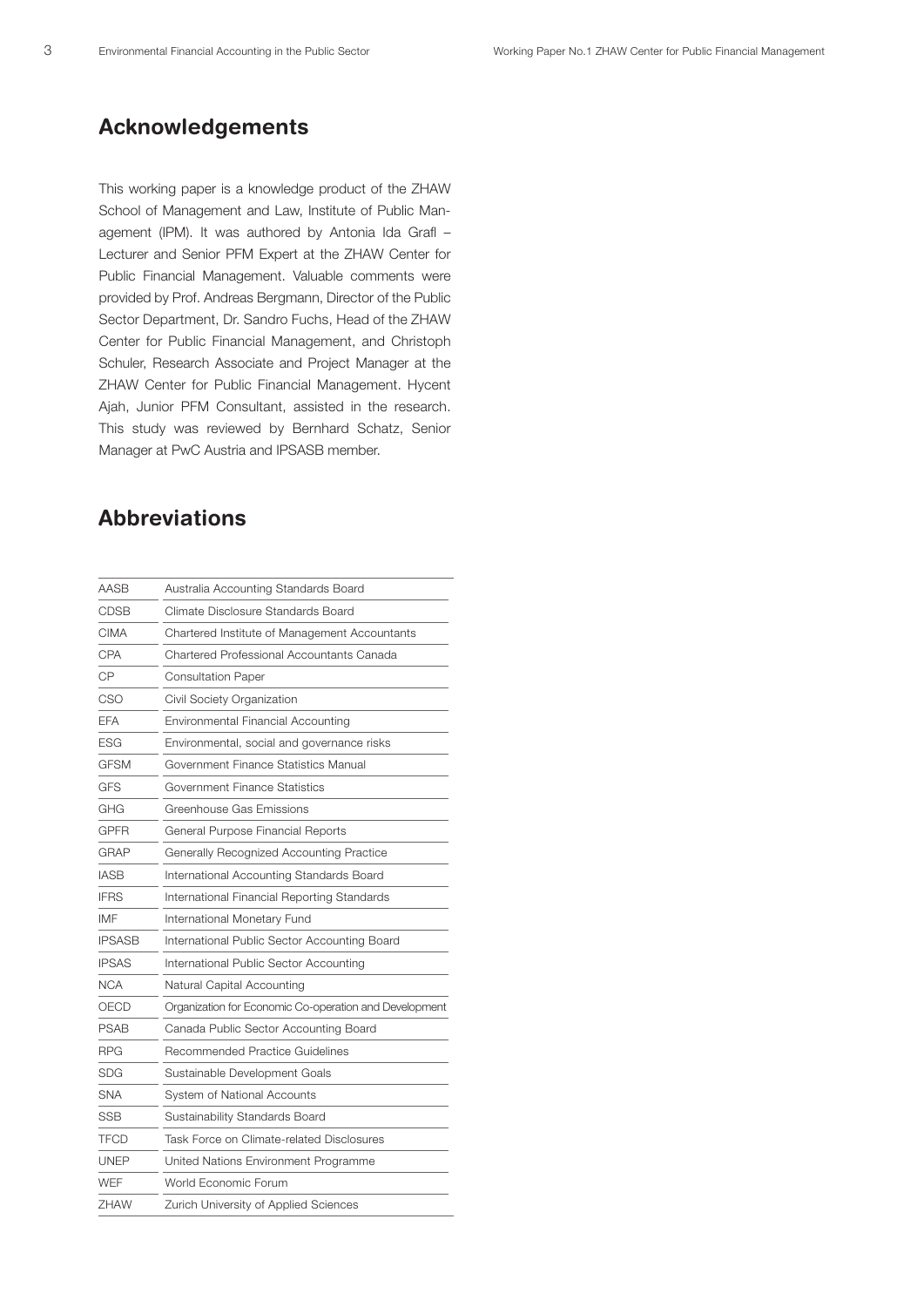## Executive Summary

Failure to act in response to climate change is the most critical worldwide risk according to the global risk map presented at the World Economic Forum (WEF) in 2020. Not only are public sector entities and governments increasingly aware of the gravity of this risk but are also required to take action to combat climate change, as stipulated by UN Sustainable Development Goals (SDGs) and the Paris Climate Agreement. In their report, the Task Force on Climate-Related Disclosures (2020) states that climate-related risks (acute or chronic) and opportunities could impact an entity's financial position, financial performance, and cash flow. Linking environmental data with the accounting information system is one way to make transparent the consequences of global warming for our society and enable governments to make climate-informed decisions.

The concept of Environmental Financial Accounting (EFA) is an approach to financial reporting whereby entities report on their exposure to, and management of, the financial and non-financial impacts resulting from climate change (Borges & Bergamini, 2001)<sup>1</sup>. While EFA is gaining ground in the private sector, its conceptualization and use in the public sector is still in the early stages.

This working paper takes stock of current public sector EFA initiatives by identifying relevant stakeholders, focusing on available guidance, and presenting examples of EFA application in the public sector. It finishes with the following main conclusions:

- 1. The multitude of initiatives and proactive stakeholders in this area underscores the need to systematize Environmental Financial Accounting by connecting and integrating current workstreams. Although much has been done in this regard, a comprehensive, synthesized, public sector-specific approach is needed. The pivotal questions in this respect are, how to develop public-sector EFA further, and who will lead the way in taking this to the next level.
- 2. Building on existing accounting standards is a pragmatic way forward since many generally accepted recognition and measurement principles could be applied in the context of environmental accounting. IPSAS is the primary reference framework in public sector accounting and provides a suitable starting point. The IPSASB Natural Resource Project will complete the repertoire of accounting standards relevant

for EFA since it addresses accounting for ecosystem services, currently not covered by IPSAS literature. A separate EFA framework is likely to be counterproductive, as it could be associated with an overburdened reporting process and inflated compliance costs. However, efforts should be made to harmonize the IPSAS framework with well-established EFA relevant guidance, such as the recommendations of the Task Force on Climate-Related Disclosures (TCFD).

- 3. Disclosing high-level information on how entities are affected by climate change is increasingly accepted, while the measurement and recognition of climaterelated financial impact is still rare. This could be explained by difficulties in obtaining reliable data and the challenges of measurement. Consequently, additional practice-oriented guidance is needed. When applying standards specifically, the preparers and auditors of financial statements may face highly technical decisions requiring specific skills when evaluating how to account for climate-change-related events, their underlying scenarios, and the ultimate consequences.
- 4. Efforts should not stop at disclosing climate-related risks along the lines of the TCFD recommendations. Climate change issues should be included in publicsector entities' General Purpose Financial Reports (GPFR), comprising material non-financial and financial information. Governments worldwide need to take immediate action, and comprehensively "greened" financial statements will serve as a robust management tool for ecologically informed decision making.

1 This approach is sometimes referred to as sustainability reporting.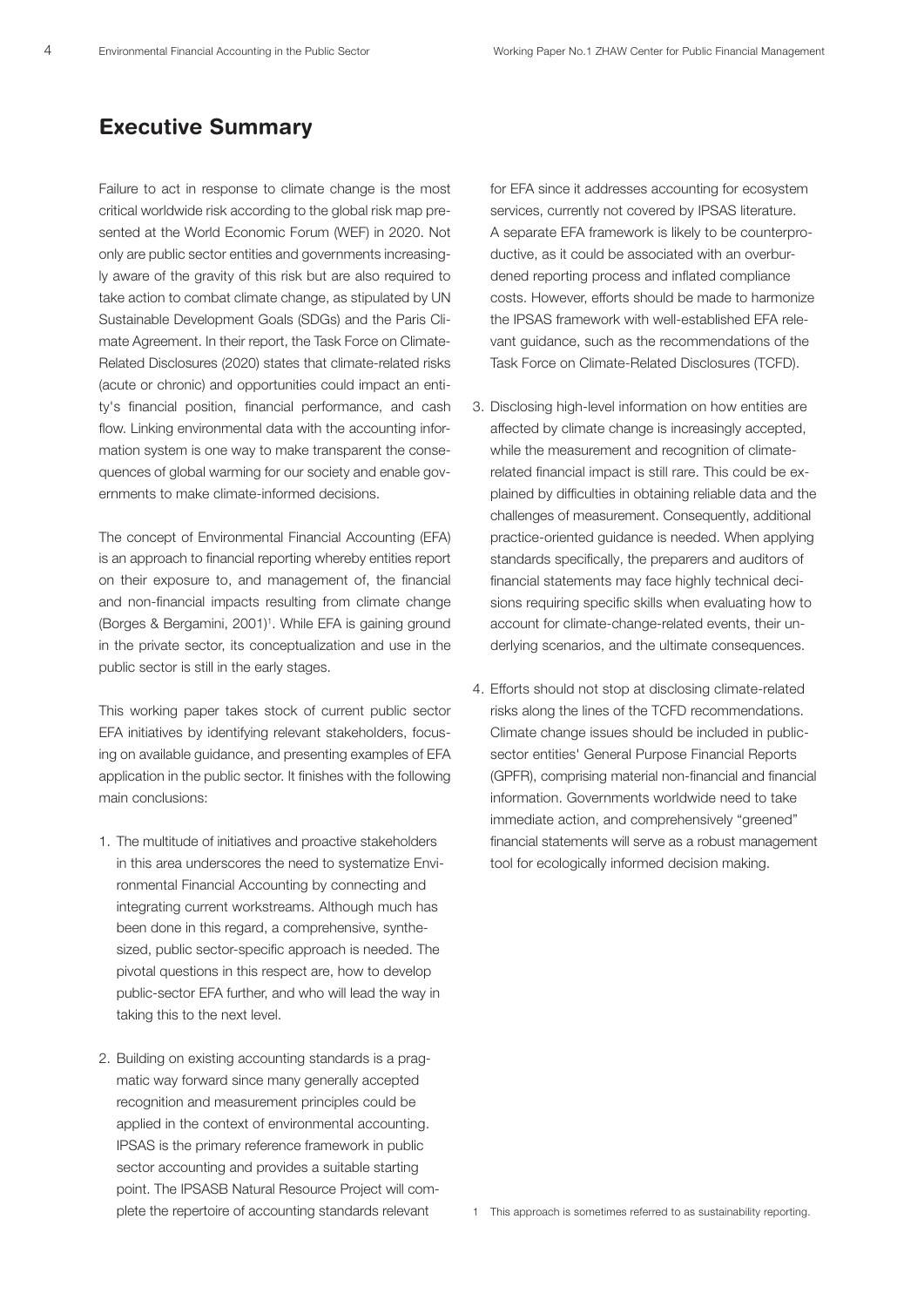## Table of contents

| <b>1. INTRODUCTION</b>                                                                                                                               |          |
|------------------------------------------------------------------------------------------------------------------------------------------------------|----------|
| <b>2. CONSIDERING CLIMATE CHANGE</b><br><b>IMPACTS IN FINANCIAL</b><br><b>STATEMENTS</b>                                                             | 8        |
| 3. THE CONCEPT OF<br><b>ENVIRONMENTAL FINANCIAL</b><br><b>ACCOUNTING</b>                                                                             | 10       |
| <b>4. AVAILABLE GUIDANCE ON</b><br><b>CLIMATE-RELATED FINANCIAL</b><br><b>DISCLOSURES</b>                                                            | 12       |
| 4.1. Task Force on Climate-related<br>financial disclosures (TCFD)                                                                                   | 12       |
| 4.1.1. Governance<br>Recommendation                                                                                                                  | 13       |
| 4.1.2. Strategy Recommendation<br>4.1.3. Risk Management<br>Recommendation                                                                           | 13<br>14 |
| 4.1.4. Metrics & Targets<br>Recommendation                                                                                                           | 14       |
| 4.2. The International Public Sector<br><b>Accounting Board</b>                                                                                      | 16       |
| 5. AVAILABLE GUIDANCE ON USING<br><b>EXISTING ACCOUNTING</b><br><b>STANDARDS</b>                                                                     | 17       |
| 5.1. Application of IPSAS in the Context<br>of Climate Change Related Events                                                                         | 17       |
| 5.2. The Climate Disclosure Standards<br>Board (CDSB) and Using International<br>Financial Reporting Standards (IFRS)<br>to Report on Climate Change | 20       |
| 5.3. Examples of Country Initiatives<br>on Environmental Financial Accounting<br><b>Standards</b>                                                    | 21       |
| 5.3.1. Australian Accounting<br>Standards Board (AASB)<br>5.3.2. Canadian Public Sector                                                              | 21<br>21 |
| Accounting Board (PSAB)                                                                                                                              |          |

| <b>6. DEVELOPMENT OF NEW</b>         | 22 |
|--------------------------------------|----|
| <b>STANDARDS TO ACCOUNT FOR</b>      |    |
| <b>ECOSYSTEM SERVICES</b>            |    |
| 6.1. The IPSASB Natural              | 22 |
| Resource Project                     |    |
| 6.2. Examples of Country Initiatives | 23 |
| to Account for Natural Resources     |    |
| 6.2.1. Colombia                      | 23 |
| 6.2.2. South Africa                  | 23 |
|                                      |    |
| <b>7. OTHER CURRENT INITIATIVES</b>  | 24 |
| 7.1. United Nations Climate Change   | 24 |
| Conference (COP26)                   |    |
| 7.2. IFRS Foundation to establish    | 24 |
| Sustainability Standards Board (SSB) |    |
|                                      |    |
| <b>8. CONCLUSIONS</b>                | 25 |
|                                      |    |
| <b>9. REFERENCES</b>                 | 26 |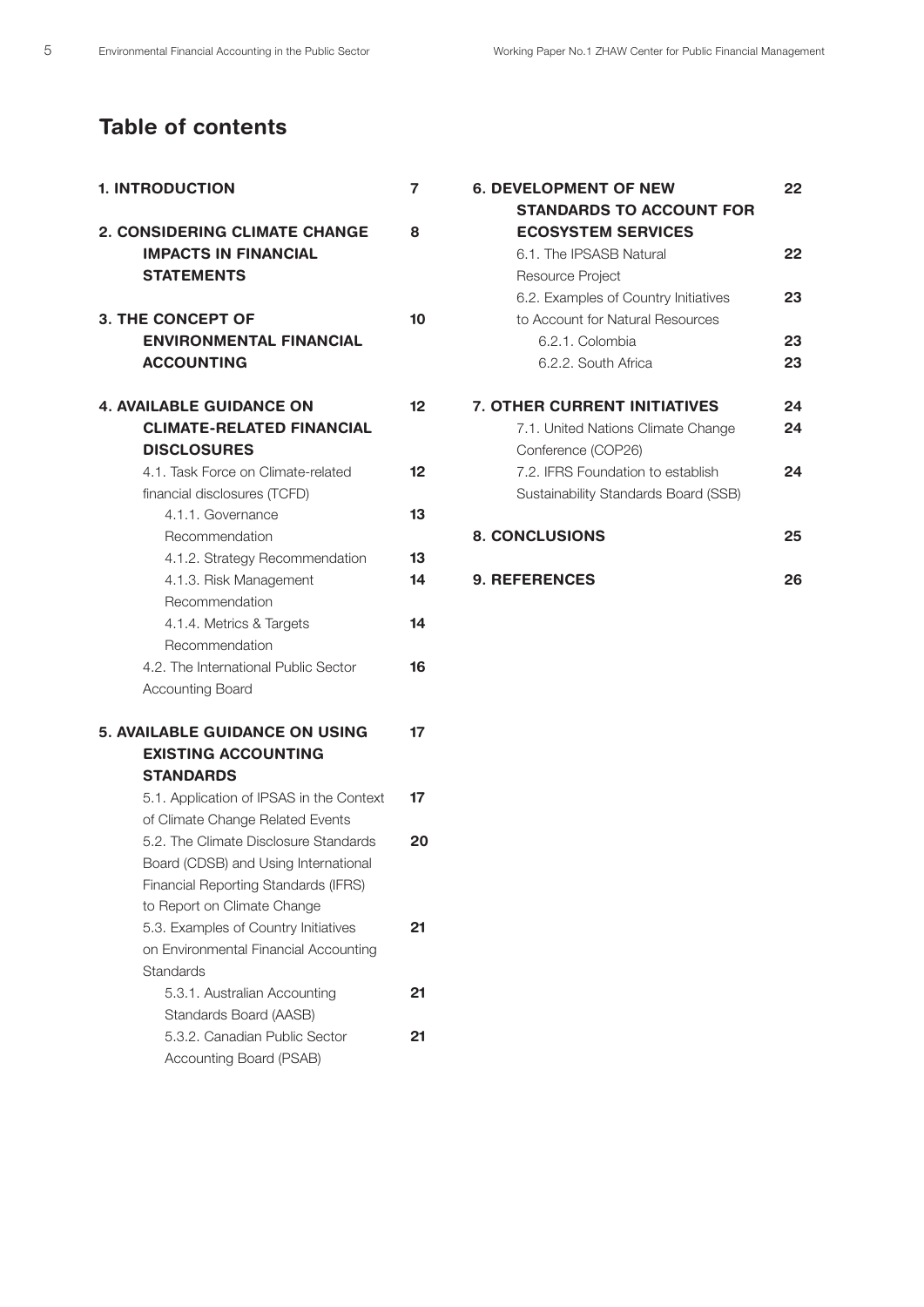## 1. Introduction

The WEF Global Risk Report 2020 reveals that climaterelated events are the top five most likely global risks – extreme weather, climate action failure, natural disasters, biodiversity loss, and human-made environmental disasters. Climate action failure is the most critical global risk, according to the WEF (2020).

The United Nations Environmental Programme (UNEP, 2019) Global Environment Outlook Report highlights the impacts of climate change, such as global resource depletion, loss of biodiversity, water scarcity, changes in the hydrological cycle, health impacts, ecosystem degradation, and pollution. The report emphasizes the need for an adequate and urgent policy response based on the principles of sustainable development to protect the earth's environment and ensure a healthy planet for people's well-being and resilience. A growing awareness of the dangers of global warming and the fact that climate change will have a financial impact on public and private entities means all organizations need to link environmental data with their accounting information systems.



Figure 1: The wicked problems of our time

Source: The Global Risks Report 2020; World Economic Forum, Waves Partnership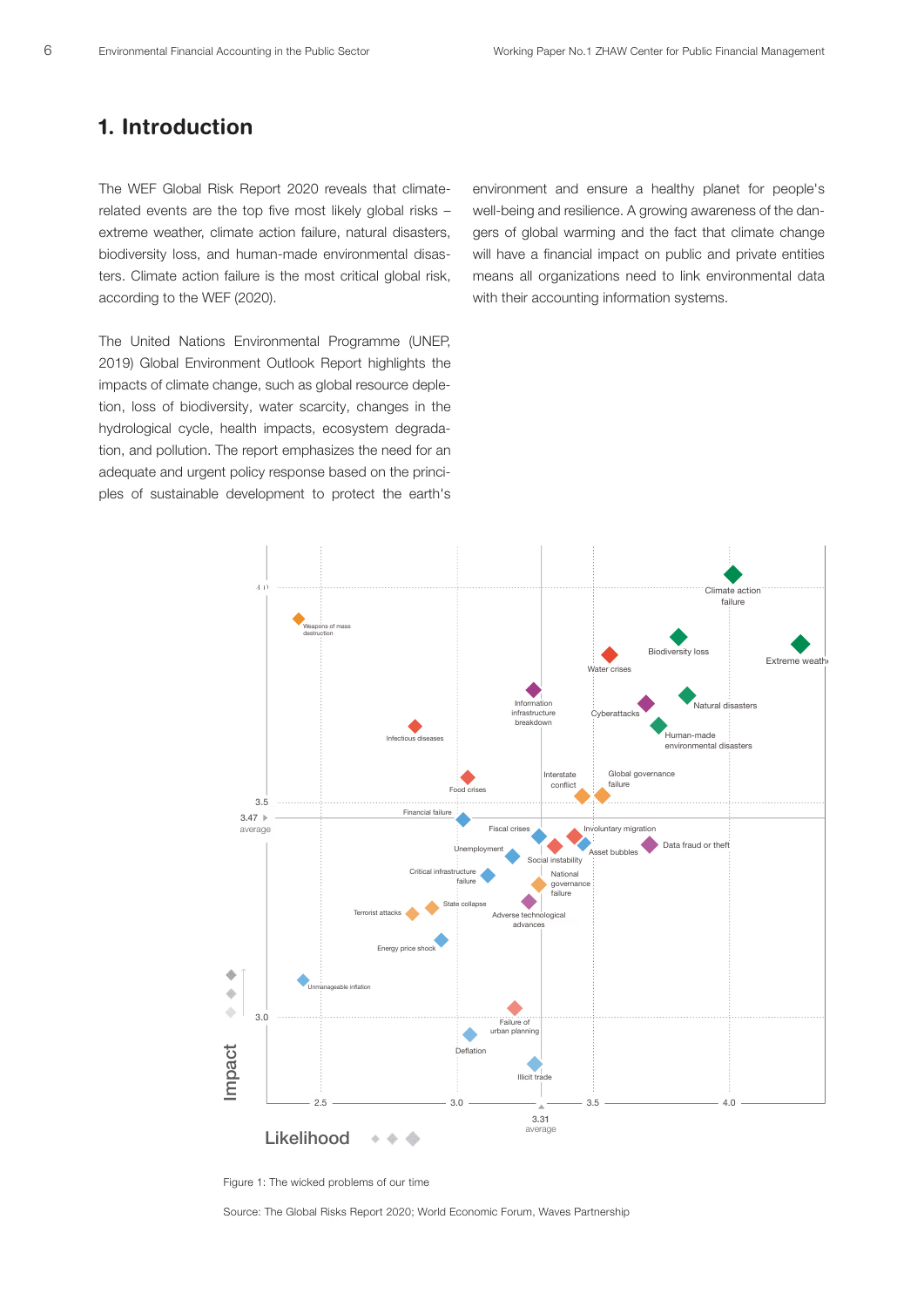## 2. Considering Climate Change Impacts in Financial Statements

Several climate-related risks and opportunities that impact the financial statements of an entity can be identified and are outlined in Figure 2.

The Australian Accounting Standards Board (AASB) & International Accounting Standards Board (IASB) practice statement (2019, p. 6) indicates that "[…] while there are also other emerging risks such as data breach and cybersecurity risks and broader technological and regulatory risks that could be significant for entities, investors have specifically identified climate-related risks as being used in their decision making." Including environmental concerns (and rewards) within the accounting information system is increasingly considered best practice (at least in the private sector). The practice statement above also offers several examples of recent statements by investors – such as Blackrock, HSBC, Vanguard, Superfund, and others – pointing out that climate-related impacts are "not adequately addressed in annual reports" (2019, p. 6) and demanding that climate reporting to give a true and fair view of the financial position and performance of business<br>entities. entities.

end<br>Accounting data serve as key performance indicators informing the decisions of existing and potential investors, creditors, insurers, and customers. Hence, climate change is relevant to financial reporting, and "preparers of financial p statements need to pay attention to this" (CDSB, 2020, p. 8). opportunities, informative, and populations, informative, unitiality original igo

#### **Risks**



**Transition**

**Physicial**

- $\blacktriangleright$  Mandates on and regulation of existing
- **Transition Products** and services
	- $\blacktriangleright$  Exposure to litigation

#### **Technology**

- $\blacktriangleright$  Substitution of existing products and services with lower emissions options
- $\blacktriangleright$  Unsuccessful investment in new technologies **Financial Impactive**

#### **Market**

- $\blacktriangleright$  Changing customer behavior
- $\blacktriangleright$  Uncertainty in market signals  $\blacktriangleright$  Increase cost of raw materials
- 

#### **Reputation**

- $\blacktriangleright$  Shift in consumer preferences
- ► Same in consumer preferences<br>► Increased stakeholder concern/negative feedback **F** Stigmatization of sector
	-
	- $\blacktriangleright$  Acute: Extreme weather events Chronic: Changing weather patterns and rising mean temperature and sea levels

**Revenues Expenditures Assets & Liabilities** the perspective of a private sector entity Figure 2: Climate-related risk and opportunities from

In this regard, the IASB published a paper in 2019 clarifying that "material climate-related matters may need to be reflected in the amounts recognised in a company's financial statements and/or require disclosure in the relevant notes to the financial statements" (CDSB, 2020, p. 8).

Growing concerns by public sector stakeholders, such as multilateral organizations, international development agencies, civil society organizations (CSOs), and the wider public increasingly necessitate an approach to financial accounting whereby public sector entities also report on their exposure to – and management of – financial and nonfinancial impacts resulting from global warming.

Moreover, public sector entities and governments may even be required to report on and take action to combat climate change, as stipulated by UN SDGs and the Paris Climate Agreement, the first legally binding and sanctionable covenant to limit CO2 emissions and global warming. Currently, 125 countries, including the G25 countries, are committed to net-zero emissions by 2050 (Mark, 2020). In addition, the International Monetary Fund (IMF), a regular informant of financial market participants alongside rating agencies, has decided to integrate climate considerations in their annual economic country assessments - the socalled Article IV consultations (IMF, 2021). These initiatives provide a strong momentum to incorporate climate change considerations into public sector financial reporting.

#### **Opportunities**

| <b>Resource</b><br><b>Efficiency</b> | ▶ Use of more efficient modes of transport and<br>production and distribution processes<br>Use of recycling<br>Move to more efficient buildings<br>Reduced water usage and consumption<br>▶                         |  |
|--------------------------------------|---------------------------------------------------------------------------------------------------------------------------------------------------------------------------------------------------------------------|--|
| <b>Energy Source</b>                 | ▶ Use of lower-emission sources of energy<br>Use of supportive policy incentives<br>Use of new technologies<br>Participation in carbon market                                                                       |  |
| <b>Products</b><br>& Services        | Development and/or expansion of low emission<br>goods and services<br>Development of climate adaption and insurance<br>risk solutions<br>Development of new products or services through<br>►<br>R&D and innovation |  |
| <b>Markets</b>                       | Access to new markets<br>Use of public-sector incentives<br>Access to new assets and locations needing<br>insurance coverage                                                                                        |  |
| <b>Resilience</b>                    | Participation in renewable energy programs<br>►<br>and adoption of energy-efficiency measures<br>Resource substitutes/diversification                                                                               |  |

**Revenues Expenditures Assets**  Climate-related Financial Disclosures (2017), p. 14Source: Recommendations of the Task Force on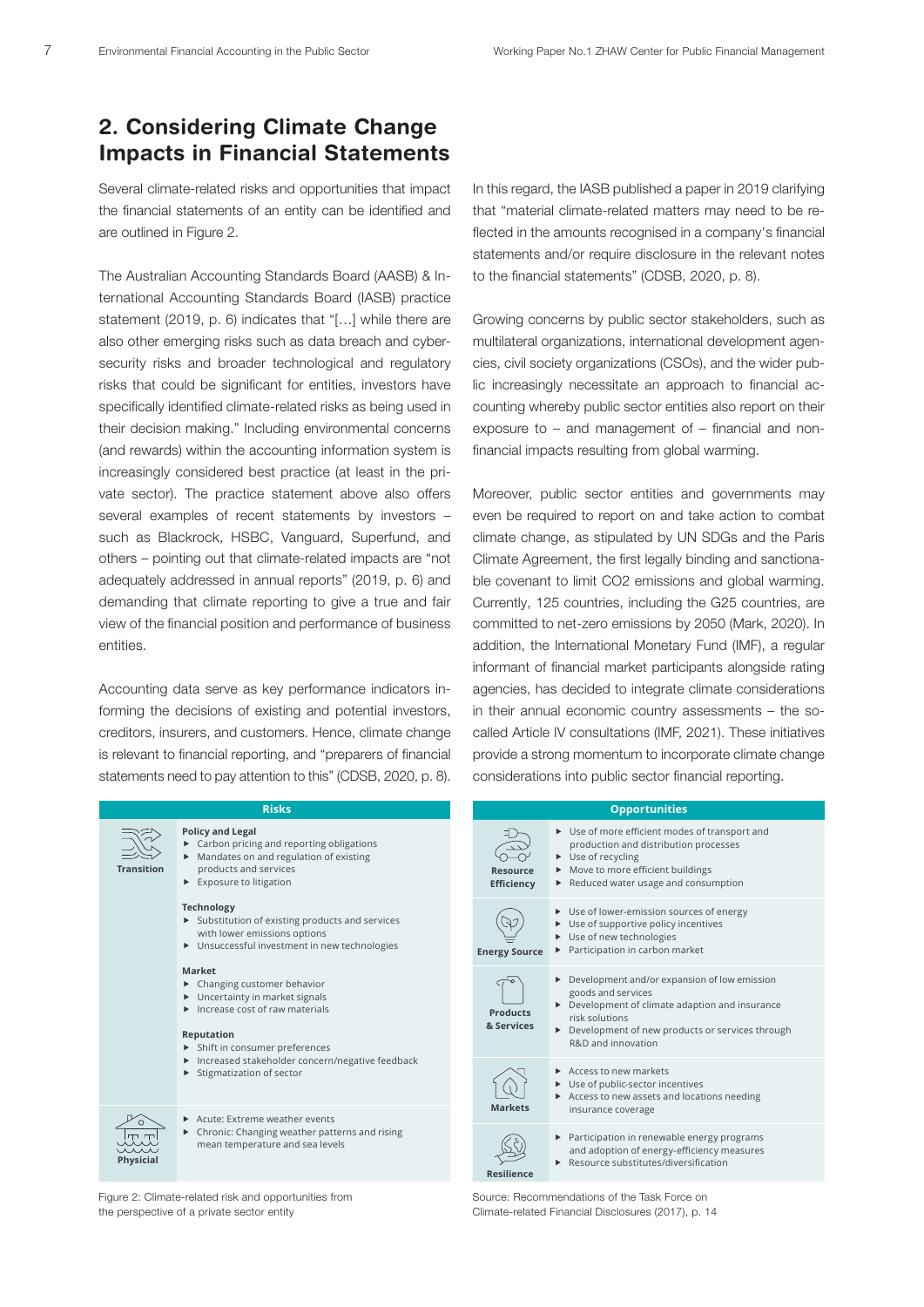#### 3. The Concept of Environmental **Financial Accounting Policy and Legal**

The concept of Environmental Financial Accounting was first theorized as a new field in 1998, following the Financial and Accounting Report on Environmental Liabilities and mental costs by the UN Intergovernmental Working Group of Ex-<br>Costs by the UN Intergovernmental Working Group of Experts on International Standards of Accounting and Report-.<br>ing (Borges & Bergamini, 2001). While EFA is gaining ac- $\epsilon$  ceptance in the private sector, its conceptualization and use in the public sector is still in the early stages.

EFA refers to a broad concept that encompasses all activities associated with presenting financial and non-financial environmental information in financial statements. Moisescu and Anghel (2006) define EFA as the "external reporting of **Physicial** environmental and financial benefits in (sometimes verified) corporate environmental reports or published annual reports." They also note that EFA is based on an entity's activity, and as there are no specific accounting standards, it is reported in line with the required accounting standard issued by the various professional accounting bodies.

EFA differs from two related concepts, namely, Environmental Accounting and Environmental Management Accounting. The former relates to a statistical framework focused on the collection, analysis, disclosure, and publication of information about the environment, such as environmental risks, environmental impacts, the value of ecosystem services, cost, liabilities, and environmental performance (see UNCTAD, 2002). The latter can be defined as "an accounting approach that considers the financial impacts of environmentally related activity such as the implementation of environmental protection expenditure, costs of legislative compliance and investment. The costs are allocated and tracked to meet the organization's own business needs, mirroring the traditional management accounting techniques" (Moisescu & Anghel, 2006).

In its report, the Task Force on Climate-Related Disclosures (TFCD, 2020) states that climate change is a nondiversifiable financial risk with a financial impact on many private and public sector entities regarding their revenues, expenditure, assets, liabilities, capital, and financing. Climate-related risks (acute or chronic) and opportunities can hence impact an entity's financial position, financial performance, and cash flow.



Figure 3: Climate-related risks & opportunities impacts financial statements

Source: Recommendations from the Task Force on Climate-related Financial Disclosures (2017), p. 14

Chartered Professional Accountants Canada (CPA) (2019) highlights several examples of how climate change potentially affects financial statements:

- Impairment or damage caused by climate-related events (e.g., increasing frequency and severity of extreme weather) may affect the useful life of certain assets.
- The upgrade of critical infrastructure might become necessary (e.g., roads, bridges, dams, levees, sewers, and drainage systems).
- Increases in the significance and number of asset retirement obligations if publicly owned sites are contaminated or do not meet environmental standards resulting from climate-related events (such as flooding).
- Changes in insurance liabilities and premiums owing to climate-related damages, such as crop insurance.
- The increased cost of capital if credit rating agencies project climate risk into public entity, long-term planning, and operations.
- Increased provisions associated with service disruptions caused by climate-related events.
- Other potential going-concern implications of climate-related risks.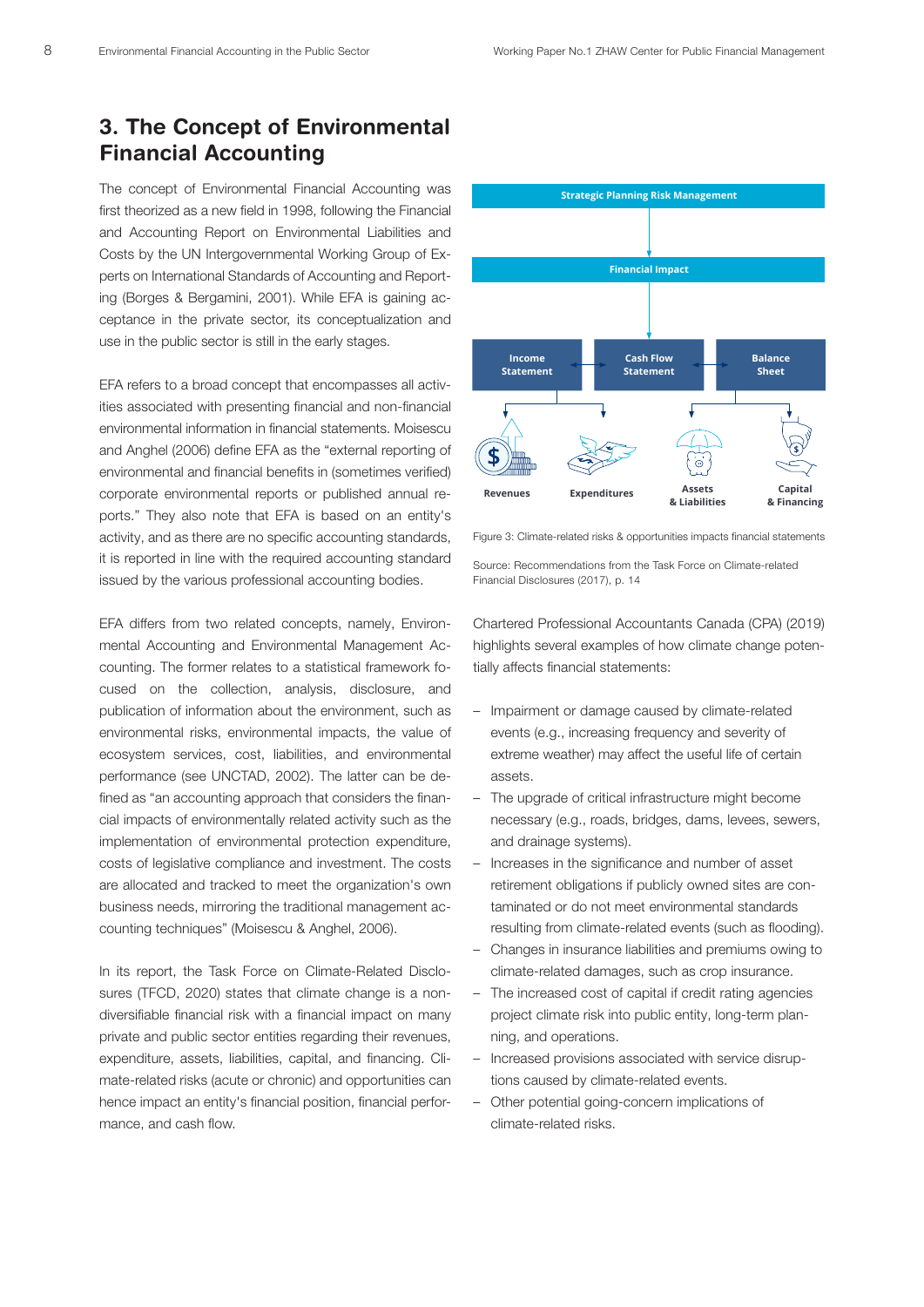These impacts are particularly critical in countries and jurisdictions heavily dependent on natural resources and/or tourism as primary sources of revenue (CPA, 2019).

In the following section, this report attempts to systematize public sector Environmental Financial Accounting by considering current initiatives, identifying relevant stakeholders, focusing on available guidance, and presenting examples of EFA applications in the public sector.

## 4. Available Guidance on Climate-Related Financial Disclosures

#### 4.1. TASK FORCE ON CLIMATE-RELATED FINANCIAL DISCLOSURES (TCFD)

The TCFD was established in 2015 following a request by the G20 finance ministers and central bank governors and has 32 members comprising banks, insurance companies, pension funds, and credit rating agencies. Its mission is to develop voluntary and consistent recommendations for disclosing climate-related financial risk by private sector entities. This would provide relevant information to financial market participants on how companies are affected by climate change and how they can manage the transition to a low-carbon economy.

As clarified by the International Public Sector Accounting Board (IPSASB) (IPSASB, 2020a), the TCFD recommendations are based on the principles of the SDG requirement to report these. Although the recommendations were initially designed for the private sector, they can also be applied to the public sector. The TCFD is a central and well-established player in terms of climate-related disclosures and enjoys a high level of international attention: As of 2020, more than 1,500 organizations support its recommendations, and "nearly 60% of the world's 100 largest public companies support the TCFD, report in line with the TCFD recommendations, or both" (FSB, 2020, p.1).

The TCFD is not the only organization to have issued recommendations for the disclosure of climate-related issues. The International Federation of Accountants (IFAC), alongside other accounting bodies and international organizations, published a guide in 2020 on disclosure – specifically to report on SDGs – which also draws on TCFD recommendations (Adams, Druckman, & Picot, 2020). However, the IFAC guide is not specific to climate change-related events and is, therefore, less relevant to our report.

In 2017, the TCFD (2017) published its first comprehensive report, including four thematic recommendations (see Figure 4) on climate-related financial disclosure that applies to the annual financial reports of public and private entities across jurisdictions, countries, and sectors.

The TCFD believes its recommendations will enable various entities to understand and manage climate-related issues better since these directly affect their day-to-day businesses. Furthermore, publicizing the recommended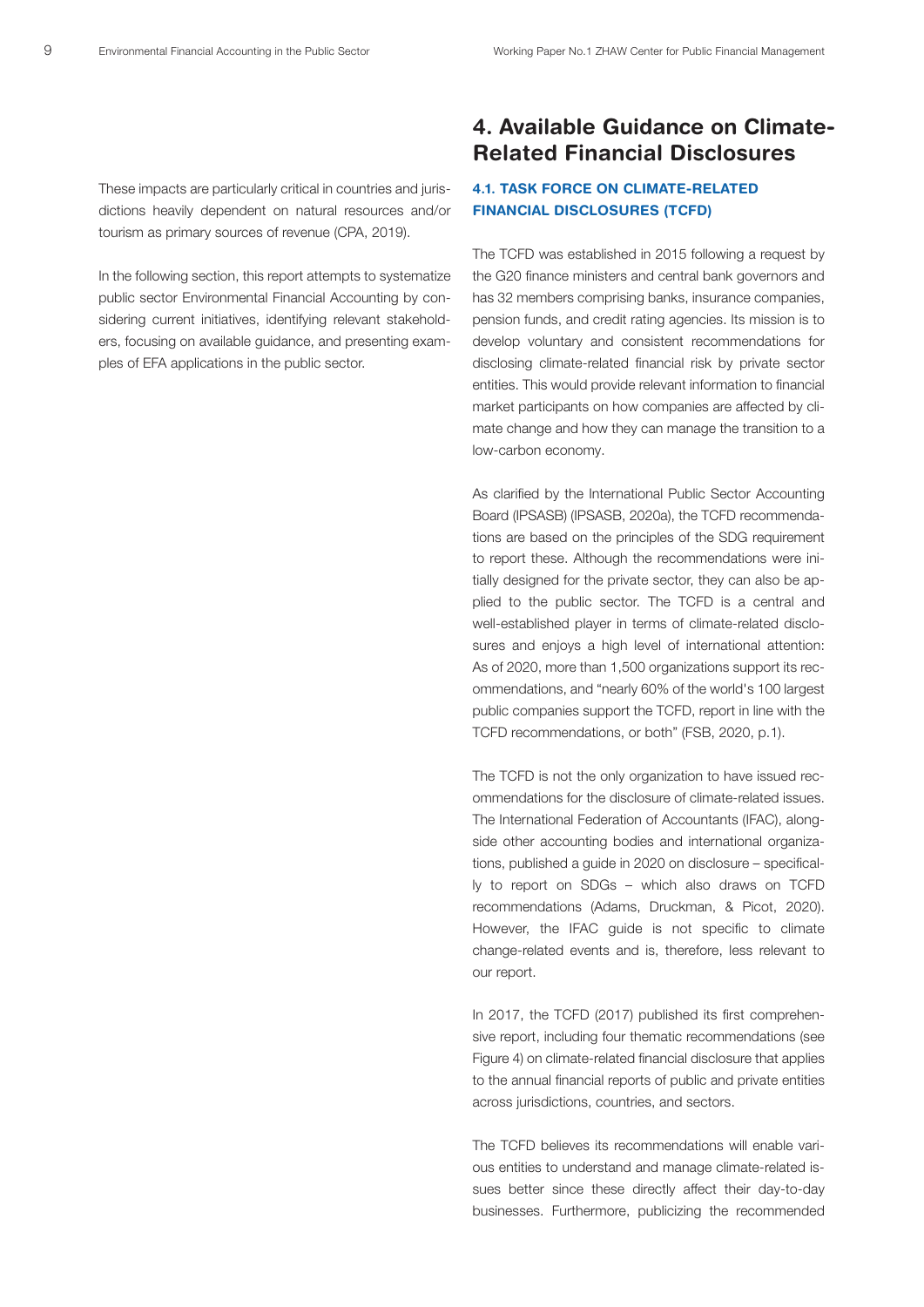disclosures in the annual financial statement will foster stakeholder engagement and understanding of climaterelated risk and opportunities and ensure appropriate governance and control by Chief Financial Officers and audit committees to produce and disclose the required information (TCFD, 2017).

Finally, the TCFD requires organizations to make financial disclosures in tandem with their national disclosure requirements. If the recommendations conflict with national disclosure requirements, the TCFD encourages organizations to disclose these elements in other official company reports.



#### **Governance**

The organization's governance around climate-related risks and opportunities

#### **Strategy**

The actual and potential impacts of climate-related risks and opportunities on the organization's businesses, strategy, and financial planning

#### **Risk Management**

The processes used by the organization to identify, assess, and manage climate-related risks

#### **Metrics and Targets**

The metrics and targets used to assess and manage relevant climate-related risks and opportunities

Figure 4: Core elements of recommended climate-related financial disclosures

Source: TCFD Report (2017), p. 6

The four thematic TCFD recommendations are outlined in the following subsections.

#### 4.1.1. Governance Recommendation

This relates to the disclosure of the organization's governance concerning climate-related events. The recommended disclosures include (TCFD, 2017):

- a. A description of the board's supervisory role on climaterelated risks and opportunities, such as:
	- the process and regularity by which the board and/or board committees (e.g., audit or risk committees) are informed about climate-related risk and opportunities,
- the extent to which the board and/or board committees consider climate-related events when formulating strategy, operations planning, risk management policies, annual budgets, and business plans. In addition, this includes outlining the organization's performance objectives, the monitoring and supervision of major capital expenditures, acquisitions, and divestitures, and
- diveditated, and<br>
 strategies adopted by the board to monitor and evaluate progress based on targets for addressing climate-related risk and opportunities.
- b. A description of the role of management in the assessment and handling of climate-related events, such as:
- whether the entity has designated climate-related responsibilities for management positions or committees, including reporting requirements to the board or a board-appointed committee,
	- a description of the associated organizational structure(s) for assessing and managing climaterelated risk,
	- procedures by which management is informed about climate-related issues, and
	- the strategies adopted by management to monitor climate-related issues.

#### 4.1.2. Strategy Recommendation

This relates to disclosing the actual and the potential effects of climate-related financial risk and opportunities on the entity's operations, strategy, and financial planning. The recommended disclosures include (TCFD, 2017):

a. A description of the entity's short, medium, and longterm climate-related risks and opportunities, including: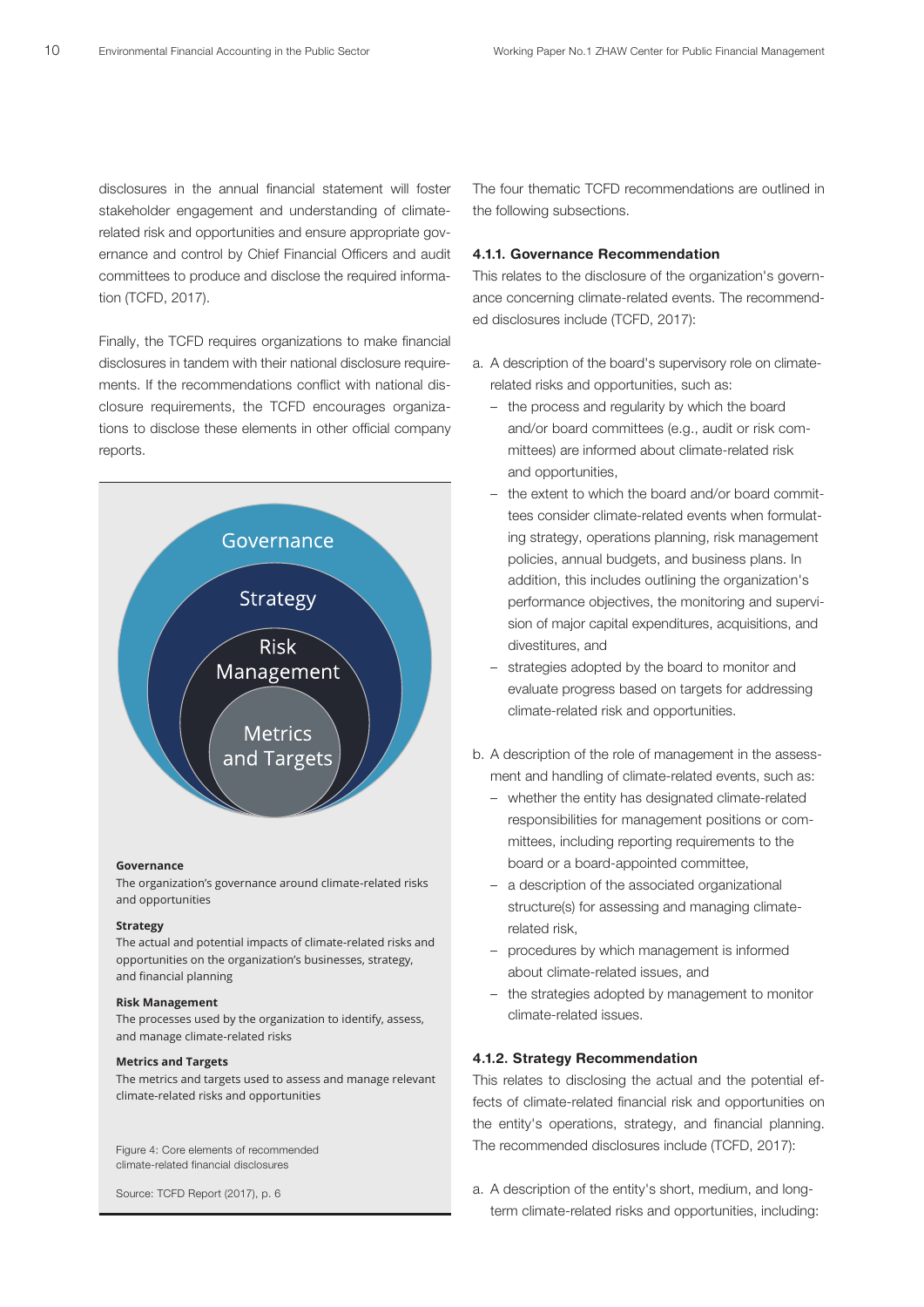- an explanation of what the organization considers to be the relevant short-, medium-, and long-term time frames, taking into account the useful life of the organization's assets or infrastructure, especially since climate-related issues tend to be evident in the medium- and longer-term,
- an explanation of the specific climate-related issues for each time frame (short, medium, and long term) that could have a material financial impact on the organization, and
- an explanation of the procedure(s) used by the entity to determine what risks and opportunities could have a material financial impact.
- b. A description of the impact of climate-related risk and opportunities on the entity's business, operation, and financial planning, such as products and services, supply chain, and/or value chain, adaptation and mitigation activities, investment in research and development, operations, operating costs and revenues, capital expenditures and capital allocation, acquisitions or divestments, and access to capital.
- c. A description of the feasibility of the entity's strategy taking into account different climate-related scenarios, such as:
	- how the organization's strategies could be affected by climate-related risks and opportunities,
	- the possibility that an organization's strategies might change in order to address such potential risks and opportunities, and
	- a description of possible climate-related scenarios (such as a rise in temperature) and the associated time horizon(s) for each scenario.

#### 4.1.3. Risk Management Recommendation

This recommendation relates to the disclosure how the entity identifies, assesses, and manages climate-related risk. The recommended disclosures include (TCFD, 2017):

- a. A description of the entity's procedures for identifying and assessing climate-related risks, such as
	- procedures for assessing the possible size and scope of identified climate-related risks and
	- definitions of risk terms and references to be adopted in the risk classification frameworks used.
- b. A description of the entity's processes for managing climate-related risks.
- c. A description of how the processes for identifying, assessing, and managing climate-related risks are integrated into an entity's overall risk management.

#### 4.1.4. Metrics & Targets Recommendation

This relates to disclosing the metrics and targets used to assess and manage climate-related risks and opportunities where such information is material. The recommended disclosures include (TCFD, 2017):

- a. The disclosure of the key metrics used by the business entity to assess climate-related risks and opportunities in line with its strategy and risk management processes, including metrics on climate-related risks associated with water, energy, land use, and waste management, where appropriate and relevant.
- b. The disclosure of greenhouse gas emissions (GHG) of Scopes 1 and 2 – and where appropriate Scope 3 – including the related risks. This requires GHG emissions to be calculated based on the GHG protocol methodology to allow for aggregation and comparability across entities, sectors, and jurisdictions.
- c. A description of the key climate-related targets used by the organization to manage climate-related risks and opportunities, including GHG emissions, water usage, energy usage, etc.

#### 4.2. THE INTERNATIONAL PUBLIC SECTOR ACCOUNTING BOARD

The IPSASB published a Q&A in 2020 (IPSASB, 2020a), outlining how International Public Sector Accounting Standards (IPSAS) accounting requirements and Recommended Practice Guidelines (RPGs) are relevant to climate change reporting. Governments that have adopted the UN SDGs can use existing IPSAS guidance (ibid.) to report on climate-related impacts on service performance objectives of public sector entities and the progress made in terms of implementing SDGs. When preparing general-purpose financial reports (which typically include financial statements and other relevant financial and non-financial information), the IPSASB encourages public sector entities to follow the respective RPGs.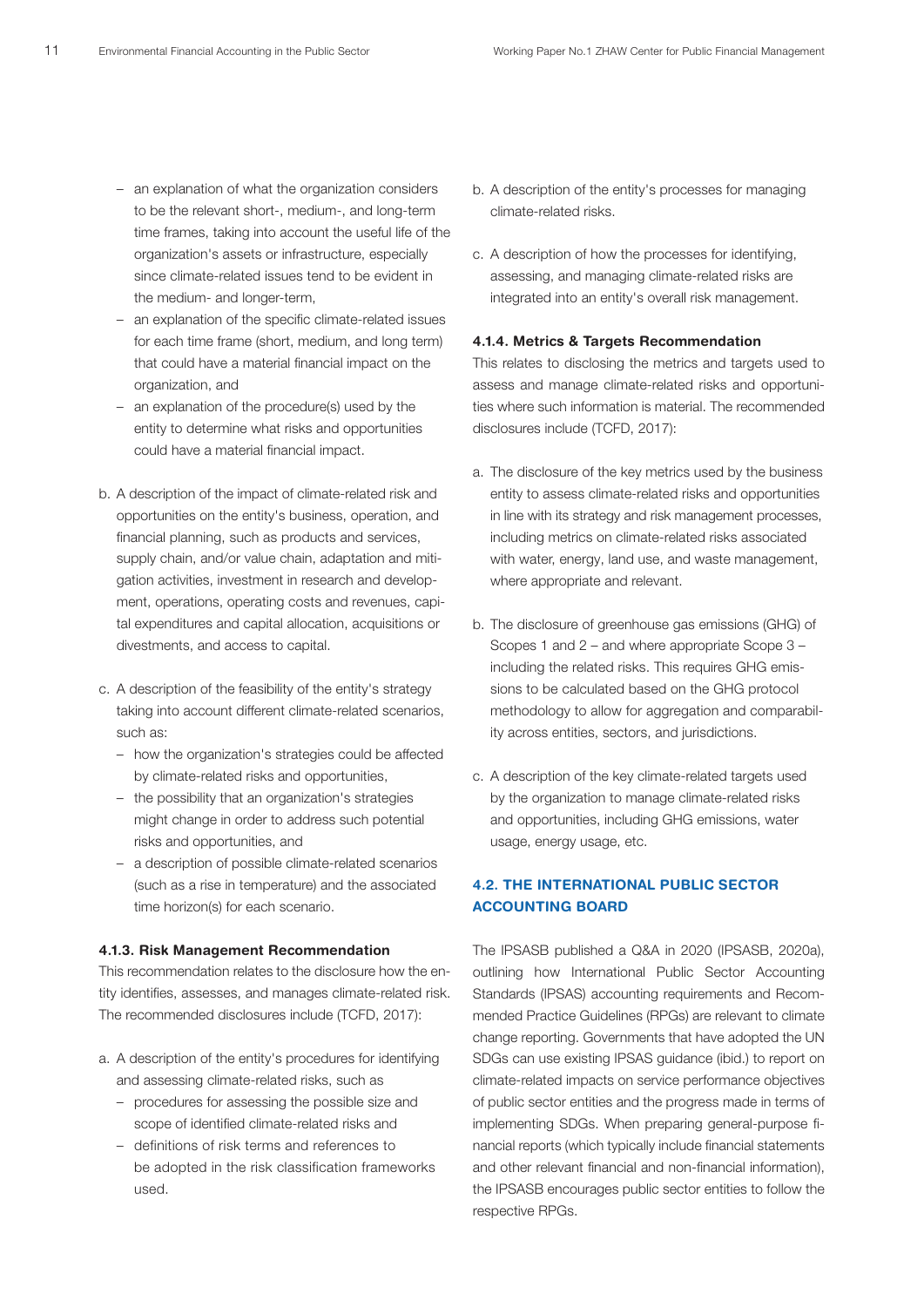As noted in the Q&A document, RPGs 1-3 are relevant to climate change reporting (IPSASB, 2020a):

- a. RPG 1 Reporting on the long-term sustainability of an entity's finances:
	- When developing their projections on inflows and outflows, public sector entities should consider relevant climate-related financial impacts.
	- For jurisdictions that have adopted SDGs, the longterm financial impact of these goals should also be disclosed.
- b. RPG 2 Financial statement discussion and analysis:
	- Climate-related trends, risks, and uncertainties that impact a public sector entity's financial position, financial performance, and cash flows should be disclosed.

#### Example of climate-related financial disclosure - The City of Auckland

Since the publication of the TCFD recommendations in 2017, examples of applying these recommendations in the public sector can be found in several local administrations and cities across Canada, New Zealand, Australia, and the United Kingdom. Below is a brief example of climate-related financial disclosure following the four recommendations of the TCFD, taken from the City of Auckland Annual Report 2019/2020. Other examples exist for Vancouver, Toronto, and the Bank of England.

**Governance:** The Auckland City Council delegated the responsibility for climate-related disclosure to two committees – the Environment & Climate Change Committee and the Audit & Risk Committee. The Environment & Climate Change Committee is responsible for the broad strategy and policy formulation regarding environment and climate change activities. At the same time, the Audit & Risk Committee plays an advisory role to Auckland City Council on governance, risk management, and internal control matters relating to climate change. Furthermore, various local boards provide strategic direction to their respective local areas and support local authorities in addressing climate change issues.

**Strategy:** The Auckland City Council has outlined several documents highlighting the strategy for addressing climate change, such as the 10-year budget for climate

- c. RPG 3 Reporting service performance information:
	- If climate change impacts the services that a public entity provides, it is recommended that the respective entity reports this fact.
	- Reporting on targets to achieve climate changerelated SDGs – and the extent to which they have been achieved – is encouraged.

In addition to the above-mentioned RPGs, IPSAS 1 on the presentation of financial statements requires a public sector entity to disclose information on "key sources of estimation uncertainty, which could include climate changerelated risks if these risks are expected to have a material impact on the carrying amounts of assets and liabilities in the future or on an entity's ability to continue as a going concern" (IPSASB, 2020a, p. 4)

change, which focuses on reducing Auckland's GHG emissions and preparing for climate change impacts by

- incorporating climate considerations into planning and decision making,
- increasing public awareness and fostering behavioral change,
- adopting a climate-resilient infrastructure,
- adopting low carbon transportation, and
- reducing corporate emissions.

Risk Management: The Enterprise Lead Team set up by the Auckland City Council is responsible for climate change risk management. This involves identifying new risks, risk rating, classifying existing risks, and risk mitigation. The Enterprise Lead Team's report is validated by the Audit & Risk Committee.

**Metrics:** The Auckland City Council has published its CO2 emissions, including those of its subsidiaries, and set a short-term target of a 50 percent reduction in greenhouse gas emissions by 2030 as well as a longterm target of zero net emissions by 2050.

The City of Auckland publishes its annual reports online, including a volume on climate disclosure based on TCFD recommendations alongside their financial statements. The municipality also makes a great effort to communicate how residents will be affected by climate change and the relate Source: ACC, 2020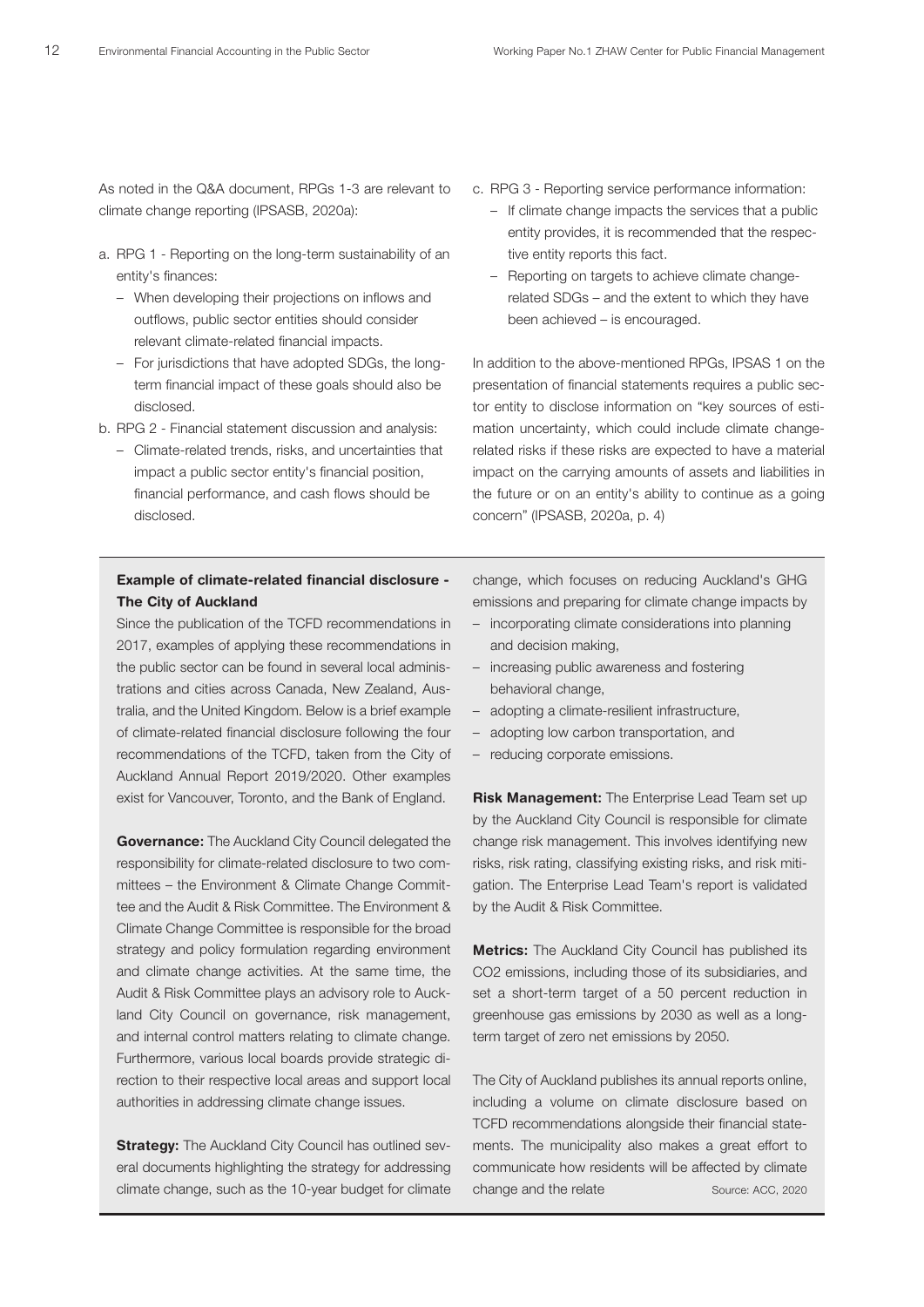## 5. Available Guidance on Using Existing Accounting Standards

### 5.1. APPLICATION OF IPSAS IN THE CONTEXT OF CLIMATE CHANGE RELATED EVENTS

The IPSASB acknowledges that global warming may impact a public sector entity's financial position, financial performance, and cash flow. As noted in the respective guidance, several IPSASs may be applied in accounting for the effect of climate change in public sector entities financial statement:

- a. IPSAS 17: Property, Plant and Equipment
	- Public entities must periodically review the estimated residual value and useful life of their assets based on the anticipated impact of climate changes, such as changes in weather patterns.
	- For example, extreme weather events could negatively impact the useful life of certain assets such as buildings, plants, and equipment. (IPSASB, 2020a)
- b. IPSAS 19: Provision, Contingent Liabilities and Contingent Assets
	- The IPSASB notes that provisions arising from the legal obligation to comply with climate and environmental laws and regulations and communicating details of plans to mitigate or adapt to the impact of climate change may be regarded as constructive obligations and should, therefore, be recognized in the financial statement.
	- Furthermore, changes in climate and environmental

laws and regulations, or changes in the estimated costs of compliance with climate and environmental laws and regulations could also lead to the recognition of provisions for onerous contracts. (IPSASB, 2020a)

- c. IPSAS 21: Impairment of Non-Cash-Generating Assets & IPSAS 26: Impairment of Cash Generating-Assets
	- IPSASB notes that climate-related laws and regulations may adversely affect not only an entity's expected cash flow but also the service delivery that an asset can generate.
	- This could further impact the recoverable service or recoverable amount of an asset and should, therefore, be recognized in the financial statement. (IPSASB, 2020a)
- d. IPSAS 29: Financial Instruments: Recognition and Measurement Financial Instruments, & IPSAS 41: Financial Instruments
	- Changes in climate-related laws and regulations may adversely affect the valuation of financial instruments, especially if these instruments comprise real estate and agricultural investments owned by the entity.
	- Furthermore, the climate-related risk may affect the public entity's cost of capital when refinancing its debt or bond and should, therefore, be recognized in the financial statement. (IPSASB, 2020a)

#### Example of the impact of climate change on buildings

A Canadian study shows that severe and frequent temperature fluctuations can have a permanent effect on building constructions and substantially reduces the durability and resilience of construction materials, such as concrete, wood, steel, and plastic. Depending on the timeframe and underlying scenario, this impairment ranges from 10-45% (National Research Council Canada, 2020).

Consequently, the useful life of these assets is reduced accordingly, and the annual depreciation rate and the investment budget necessary for maintaining buildings increases accordingly.



Figure 5: Climate change and impacts on buildings Source: National Research Council Canada (2020), p.5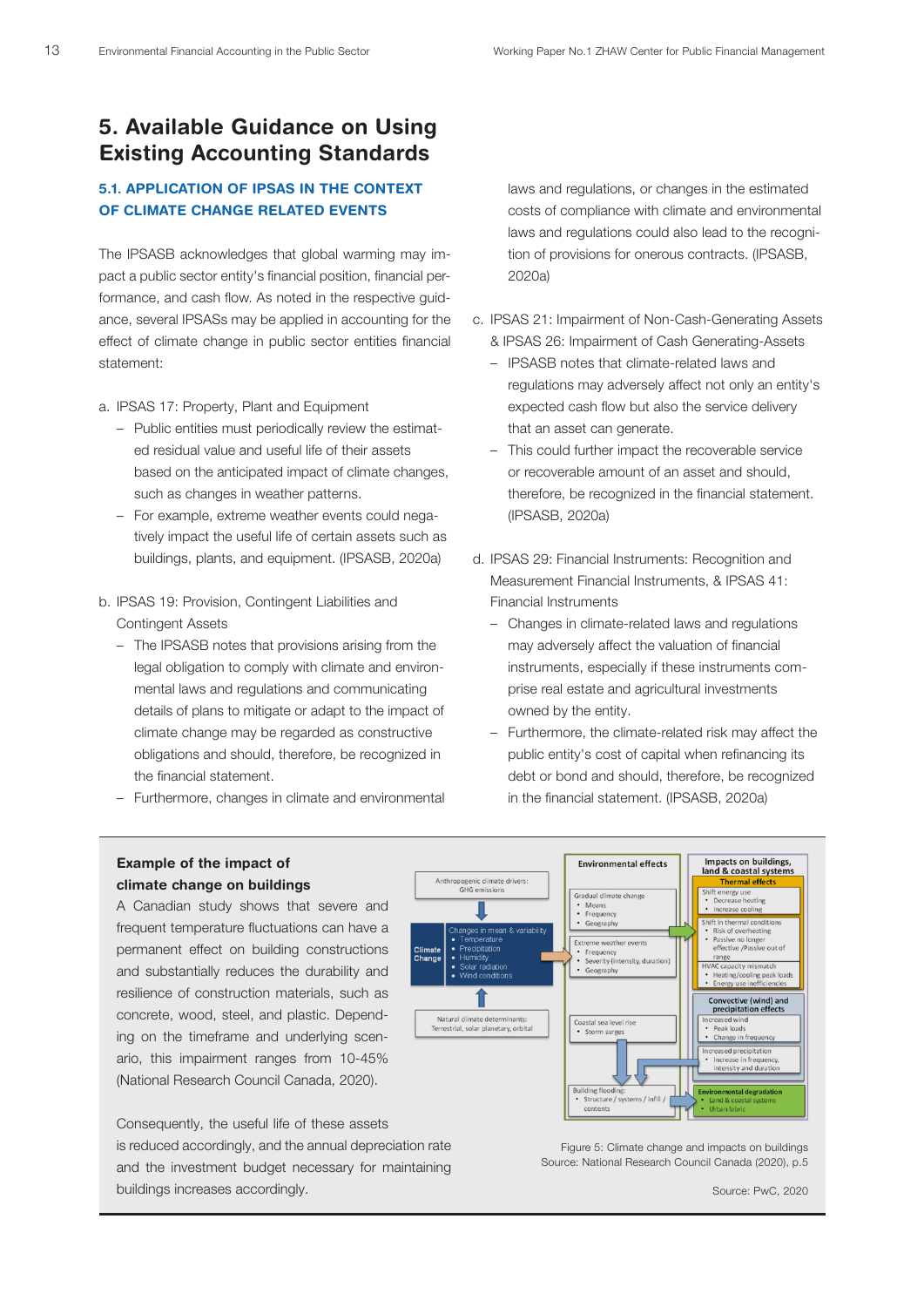#### Example, of farming a provision as the result of climate change permanent of forming a proficient as the focult of clinical change example, of farming a provision as the result of climate change. Example of forming a provision as the result of climate change  $\mathbf{E}$

de Jean Charles, Louisiana—that moved forward with relocation. Newtok, for

de Jean Charles, Louisiana—that moved forward with relocation. Newtok, for

they are designed to address other priorities, according to literature GAO

they are designed to address other priorities, according to literature GAO

The Government Accountability Office in the United municipalities owing to rising sea levels and unsustaina States illustrates in a report (GAO, 2020) that an addition-**Shoreline Erosion at Alaska, Critical Erosion at Alaska, From Dubber 2019.**<br> **Shoreline Erosion at Newton Alaska, from July 2019.**<br> **Shoreling a corresponding provision** 



Figure 6: Shoreline erosion at Newtok, Alaska Source: PwC, 2020

municipalities owing to rising sea levels and unsustainable oil and gas production. This would require recognizing a corresponding provision.



#### Example of climate-related risk in the **And Frample from the Commonwealth**<br>An example from the Commonwealth calculation and analysis of asset impairment Bank Annual Report (2019) xample of climate-related risk in the **An** example from the Commonwealth

"The recoverable value estimates used in the impair-<br>"Climate risk is a risk for the Group. The impact through the adjustment of cash inflows associated to climate to service and repay their loar tion. This recoverable value estimate demonstrates and all loans. These impacts include long -term changes in that the carrying value of AGL's Group Operations climatic conditions, extreme weather events, and the CGU is not impaired. Management recognizes that action taken by governments, regulators, or soc there is an increased pace of change in the energy more generally to transition to a low carbon econocontinue to work towards incorporating quantifica-<br>
A key step in credit risk due diligence for non-re tion of the financial impact of climate change and re-<br>
Federal fiscal exposure to the financial transaction of the financial impact of climate change and recordance with Australian Secunties and investments of the risks, including climate risk, through our E.<br>Commission (ASIC), Australian Prudential Regulation and Assessment Tool. All Institutional Banking a promission (ASIO), Australian Frudential Regulation<br>Authority (APRA), and Australian Accounting Stand-<br>kets loans, as well as large loans in other busine Fremonty (Fig. 1793), and Frederal institutional medicines increased the interaction of the interaction and ards Board (AASB) recommendations. Notwithstand-<br>
units, are evaluated through the Group's compulsory of climate change may have a material impact on the mual review process. Exposures with med al change to AGL's estimated cash inflows. No im-<br>gence and heightened consideration and asset pairment loss has been recognized for the Customer<br>
ment in the credit process. As of 30 June 2019, Markets, Wholesale Markets or the Group Operations is no material risk of loss due to climate-related ris CGUs for the year ended 30 June 2019 (2018: \$nil)." ment of assets analysis considers climate change risk with the planned closure of AGL's Liddell Power Staindustry and associated political landscape and will lated policies within our annual financial filings in accordance with Australian Securities and Investments ing the above, any change to the planned closure dates of AGL's coal-fired generation plants because

## Bank Annual Report (2019)

with the planned closure of AGL's Liddell Power Sta-<br>the value of collateral the Group holds to secure industry and associated political landscape and will my. The Group is a major provider of non-retail loans. lated policies within our annual financial filings in ac-<br>Disaster Residence Framework suggest that file and governance (ESG) In the national strategy to the planned closure<br>
In the national strategy to complete to the planned closure<br>
In the national strategy to complete to the planned closure<br>
In the strategy to complete the planned closure<br>
In recommends that first programs to the value of the value of the value of the value of the value of the value of the value of the value of the value of the value of the value of the value of the value of the value of the va National Electricity Market and may result in a materi-<br>
high-risk profile are subject to additional due dilion. This recoverable value estimate demonstrates and been all loans. These impacts include long -term changes in at the carrying value of AGL's Group Operations climatic conditions, extreme weather events, and the lere is an increased pace of change in the energy and the more generally to transition to a low carbon econoreferency of the y<sub>n</sub> and *reastement recogniting* ordinal interactions, as well as large foarly in other besiness Markets, Wholesale Markets or the Group Operations is no material risk of loss due to climate-related risk "Climate risk is a risk for the Group. The impacts of climate change have the potential to affect our customers' ability to service and repay their loans, and action taken by governments, regulators, or society A key step in credit risk due diligence for non-retail lending is the assessment of potential transactions risks, including climate risk, through our ESG Risk Assessment Tool. All Institutional Banking and Markets loans, as well as large loans in other business nual review process. Exposures with medium or high-risk profile are subject to additional due diligence and heightened consideration and assessment in the credit process. As of 30 June 2019, there in our client exposures."

Source: AGL Annual Report 2019, p. 111

**United States Government Accountability Office** Source: Commonwealth Bank Annual Report 2019, p. 206

**United States Government Accountability Office**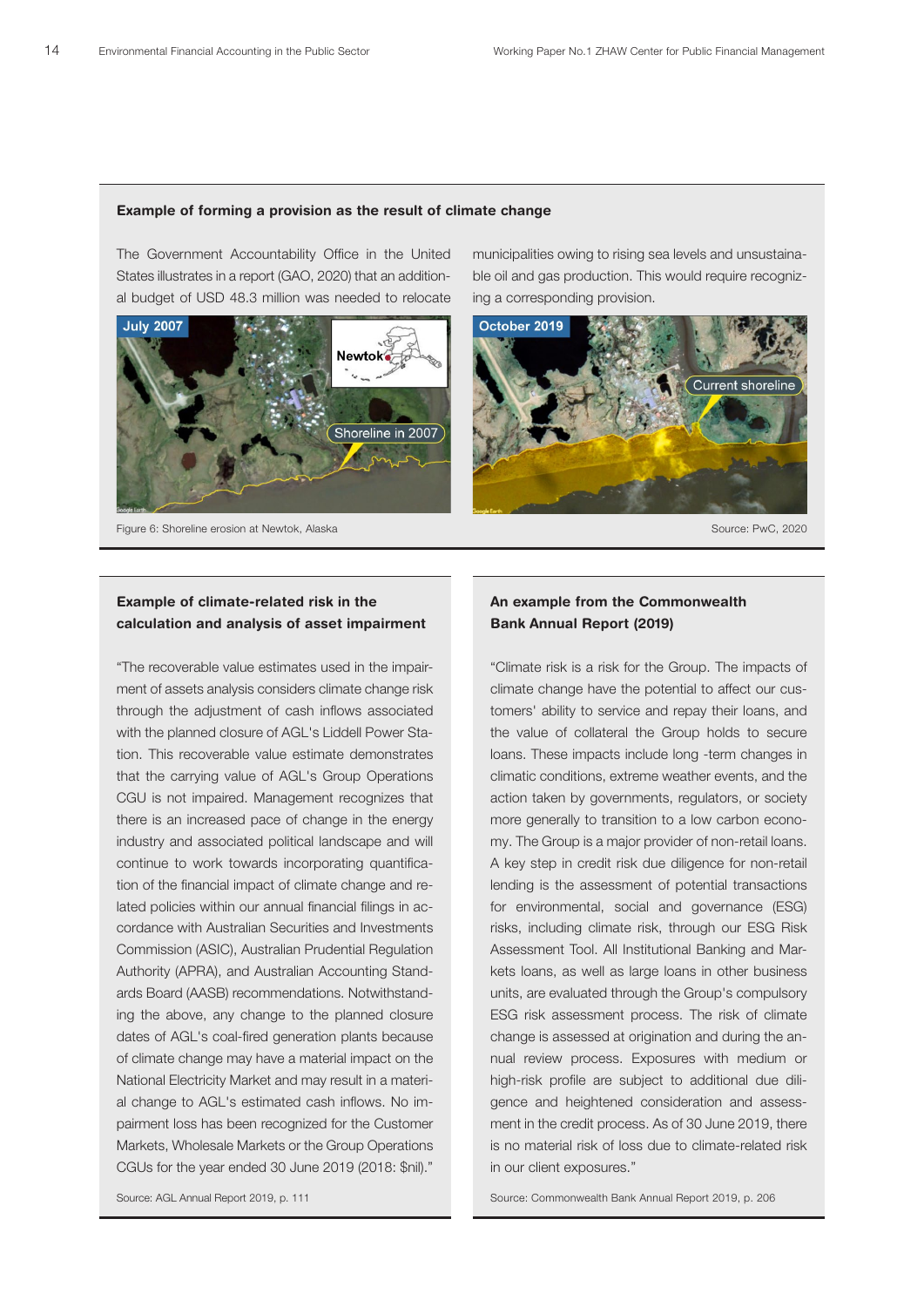### 5.2. THE CLIMATE DISCLOSURE STANDARDS BOARD (CDSB) AND USING INTERNATIONAL FINANCIAL REPORTING STANDARDS (IFRS) TO REPORT ON CLIMATE CHANGE

The CDSB is an international consortium of business and non-profit organizations working on disclosing climaterelated financial implications in a company's financial statement. In December 2020, the CDSB issued guidance on accounting for climate-related risk and events, seeking to bridge financial accounting standards with TCFD recommendations. CDSB guidance (2020) focused on four main IFRSs, similar to those IPSASs discussed above – the Presentation of Financial Statements (IAS 1); Provisions, Contingent Liabilities, and Contingent Assets (IAS 37); the Impairment of Assets (IAS 36); and Property, Plants, and Equipment (IAS 16).

In addition, the IFRS Foundation also released a statement (IFRS, 2020b) in support of the consistent application of requirements in IFRS since these relate to climate change reporting. Although each publication is based on IFRS and addressed mainly to the private sector, it is also relevant to public sector entities in countries that apply IFRS for financial accounting in the public sector, such as the United Kingdom.

The scope of CDSB IFRS guidance, however, is broader as additional standards are listed as relevant in the context of reporting on global warming, such as the following nonexhaustive entries (IFRS, 2020b)<sup>2</sup>:

- a. IAS 2: Inventories
	- Climate-related risks may cause an organization's inventories to become obsolete, decrease their selling price, or increase their completion cost.
	- Applying IAS 2 to climate-related risks requires the company to record these inventories at their net realizable value.
- b. IFRS 17: Insurance Contracts
	- Climate-related risk could lead to increases in the occurrence or magnitude of insured events or accelerate their occurrence frequency.
- Examples include the disruption of businesses, property damage, loss of life, and illness. Consequently, climate-related risks need to be factored into insurance contract liabilities.
- c. IFRS 13: Fair Value Measurement
	- Climate-related risks may affect the fair-value accounting of assets and liabilities in an organization's financial statements.
	- For example, the perception by economic agents about climate and environmental law and regulations could affect the fair value of an asset or liability. IFRS 13, therefore, requires assumptions to be made about climate-related risks, when taken by participants in the market.5.3. Examples of Country Initiatives

#### 5.3. EXAMPLES OF COUNTRY INITIATIVES ON ENVIRONMENTAL FINANCIAL ACCOUNTING **STANDARDS**

#### 5.3.1. Australian Accounting Standards Board (AASB)

The AASB also outlined a set of accounting standards that can be used to determine the financial implications arising from climate-related risks and opportunities. The guidance issued by the AASB focuses on the following criteria already been covered in earlier discussions, such as the presentation of financial statement, impairment of assets, property, plant and equipment, fair value measurement, provision, contingent liabilities and contingent assets, financial instruments, and financial instrument disclosure (see AASB, 2019).

#### 5.3.2. Canadian Public Sector Accounting Board (PSAB)

The Canadian PSAB published a tool to help cities and public entities assess the financial reporting implications of climate-related impacts. In contrast to other guidance mentioned previously, the tool touches on the central question of materiality, which triggers a requirement by entities to recognize or disclose climate concerns in their financial statements. Consequently, it is more comprehensive and specific than the recently developed materiality practice statement by the IASB (paragraphs 40-55), or the respective IPSASB Q&A dated 2017, as it specifically targets tangible climate-related events. The tool highlights several questions designed to help identify the impact of climate change on the financial position of a city administration or public entity.

<sup>2</sup> It should be noted, however, that the list of standards mentioned – IFRSs as well as IPSASs – cannot be seen as exhaustive since any standard might be relevant in the context of environmental accounting under certain conditions.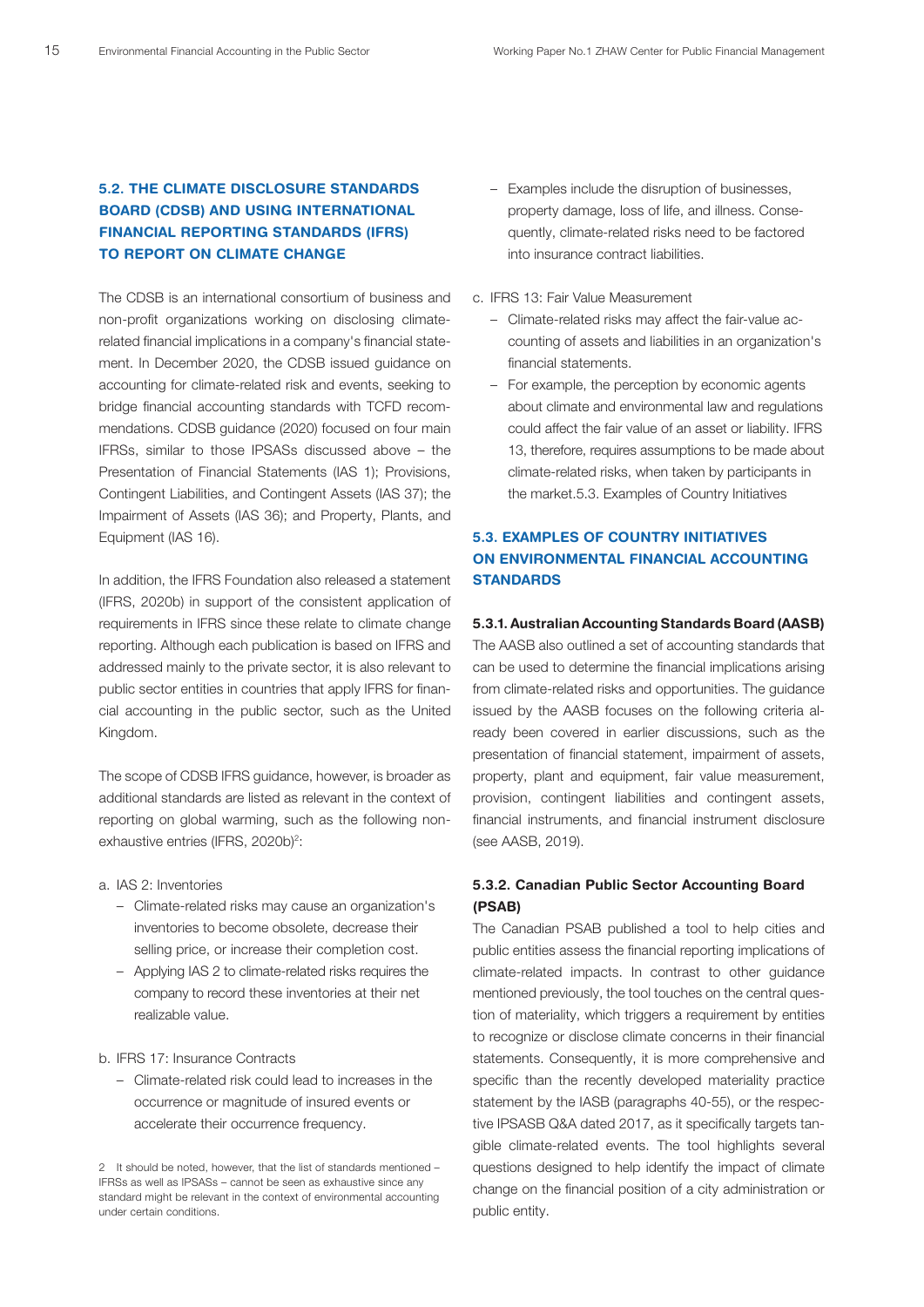## 6. Development of New Standards to Account for Ecosystem Services

The ecosystem is the foundation of every economic activity as it provides (natural) capital, which underpins all its forms, including financial capital because "[…] ultimately, we rely on it for everything" (CIMA, 2014, p.3). Natural Capital Accounting (NCA) is a concept aimed at integrating the value of ecosystem services and goods, such as fertile soil, multi-functional forests, productive land and seas, fresh water, and clean air into accounting and reporting systems (EC, n.d.). NCA becomes highly relevant as material off-balance sheet liabilities accumulate in response to climate change, threatening the long-term financial sustainability of the public sector (CIMA, 2014).

While NCA is a well-developed approach in Government Finance Statistics (GFS) – covering issues such as measurement, recognition, and disclosure of certain assets – the issue of accounting for natural resources has (with a few exceptions) not yet penetrated public sector accounting logic, and a public sector-specific, international accounting standard is still missing. IFRS 6 on the exploration and evaluation of mineral resources "provides guidance on the accounting of exploration and evaluation expenditures," however, "it does not address the accounting for the natural resources themselves" (IPSASB, 2020b, p. 2).

Several professional bodies, such as the Chartered Institute of Management Accountants (CIMA, 2014), have pushed the subject and provided thought-provoking impulses. The IPSASB is now about to put theory into practice with the launch of its Natural Resource Project.

#### 6.1. THE IPSASB NATURAL RESOURCE PROJECT

In its 2018 Fiscal Monitor on managing public wealth, the IMF highlights that natural resource assets account for 38 percent of GDP in the 31 economies examined in the report. The IPSASB (IPSASB, 2020b) acknowledges that natural resources make up the majority of public sector assets and that managing them sustainably has become a priority for many governments: "From a public interest perspective, the financial reporting of natural resources, which is referring to the accounting of the underlying resources themselves, is an important issue. In jurisdictions with resource-based and resource-rich economies, the identification and quantification of these resources prior to their extraction or other use should inform policy decisions about such potential use and impacts" (IPSASB, 2020b, p. 1).

However, accounting for the value of ecosystem services is not covered by IPSAS literature, and the term natural resources is not defined (IPSASB, 2020b). In 2019, the IPSASB initiated its Natural Resource Project to develop accounting standards for living resources, subsoil resources, and water. While the transparency of climaterelated financial impacts on these assets was not the primary objective, certain environmental events, such as biodiversity collapse, will impair natural resources, resulting in a loss. In this regard, IPSASB constituents noted that "[…] the correct measurement of natural resources is an important input into environmental sustainability" (IPSASB, 2020b, p. 1).

Currently, a Consultation Paper (CP) is being developed, which will form the basis for one or more Exposure Drafts addressing issues relating to recognition, measurement, presentation, and disclosure of natural resources, whose common characteristic is that they "exist without human action, i.e., prior to extraction, cultivation or harvest" (IP-SASB, 2020b, p. 2). In doing so, the IPSASB will draw on GFS definitions of natural resources provided by the System of National Accounts (2008) and the Government Finance Statistics Manual (2014), as well as the respective methodology regarding their measurement (ibid.). During the project, alignment with IFRS 6 ("Exploration for and Evaluation of Mineral Resources") will also be addressed.

#### 6.2. EXAMPLES OF COUNTRY INITIATIVES TO ACCOUNT FOR NATURAL RESOURCES

#### 6.2.1. Colombia

Colombia implemented accrual-basis public sector accounting standards in line with IPSAS more than ten years ago. In some areas, such as natural resources and the environment, Colombian standards complement the IPSASs. Since respective international accounting guidance is lacking, the accounting standard for non-renewable natural resources in Chapter 13 is based on GFSM 2014 methodology. (IBRD, 2015)

#### 6.2.2. South Africa

In 2017, the South African Accounting Standards Board issued a Standard of Generally Recognized Accounting Practice (GRAP) on natural resources. GRAP differentiates between living and non-living resources and sets out the criteria for those resources to be recognized as an asset. (IPSASB, 2020b)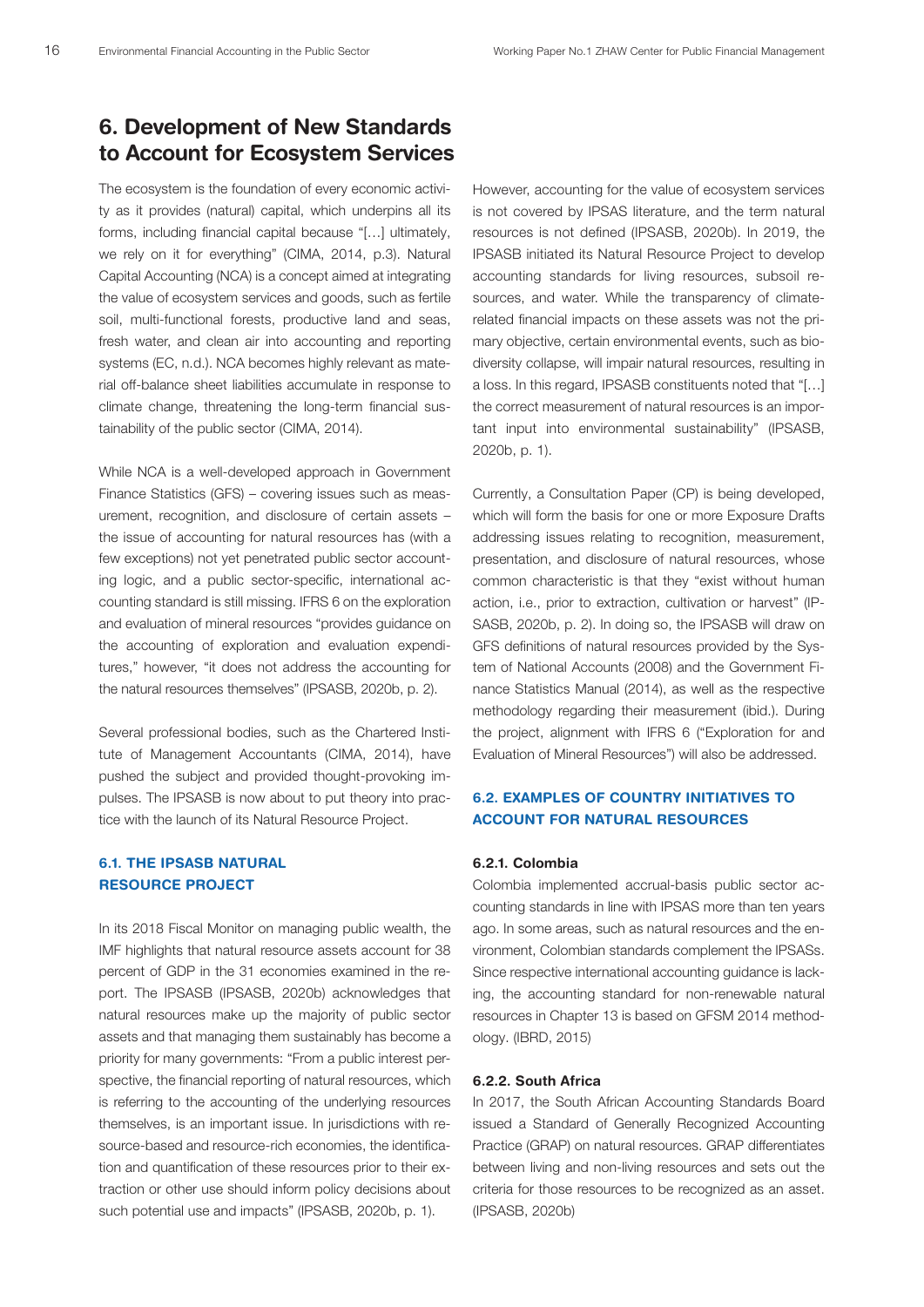## 7. Other Current Initiatives

#### 7.1. UNITED NATIONS CLIMATE CHANGE CONFERENCE (COP26)

The United Nations 26th Climate Change Conference is scheduled to take place in November 2021 in Glasgow, UK, and will include discussions to refine, promote and implement TCFD recommendations (Mark, 2020):

- a. To enhance the quality and quantity of climate-related financial disclosures, deliverables include,
	- a TCFD status report and examination of compliances, the quality and quantity of disclosure, best practice examples, and guidance,
	- the voluntary disclosure of TCFD recommendations by companies, and
	- a comprehensive audit of climate risk and the suitability of climate-related financial disclosure.
- b. To promote the alignment and unification of disclosures globally around the TCFD framework, deliverables include
	- countries establishing a pathway for mandatory TCFD recommendations and climate financial reporting and
	- international standard setters to incorporate TCFD recommendations in accounting standards.
- c. For the establishment of guidelines for mandatory disclosure, deliverables include,
	- a stock exchange to establish TCFD compliance list guidance,
	- regulators and central banks to issue guidance on EFA, and
	- international standard setters to issue globally consistent mandatory EFA based on TCFD recommendations.

#### **7.2. IFRS FOUNDATION TO ESTABLISH** SUSTAINABILITY STANDARDS BOARD (SSB)

In March 2021, trustees of the IFRS Foundation announced plans to establish a new SSB under the governance structure of the IFRS Foundation. This initiative aims to achieve coherence and comparability in environmental financial accounting by developing global sustainability reporting standards. A consultation with stakeholders revealed the need for enhanced coordination of organizations providing a wide range of voluntary frameworks and standards, «in order to build a shared vision on which a coherent corporate reporting system can be based» (IFRS, 2020a, p. 7). Notably, the IPSASB has no plans to develop a public sector-specific approach; however, this initiative might provide momentum for a systematized approach that would be highly relevant for public sector organizations.

#### Official press release on Switzerland becoming a supporter of the TCFD

On 12 January 2021, Switzerland officially became a supporter of the Task Force on Climate-Related Financial Disclosures (TCFD). This move is in line with the country's policy on sustainable finance. At its meeting on 11 December 2020, the Federal Council presented concrete proposals on how to strengthen Switzerland's role as a global leader in sustainable financial services. In this context, the Federal Council called on Swiss companies from all sectors of the economy to implement these recommendations on a voluntary basis from now on. It also decided that a bill should be drafted to make the recommendations binding. The work will be carried out this year, with the private sector and associations being consulted. Source: FDF, 2021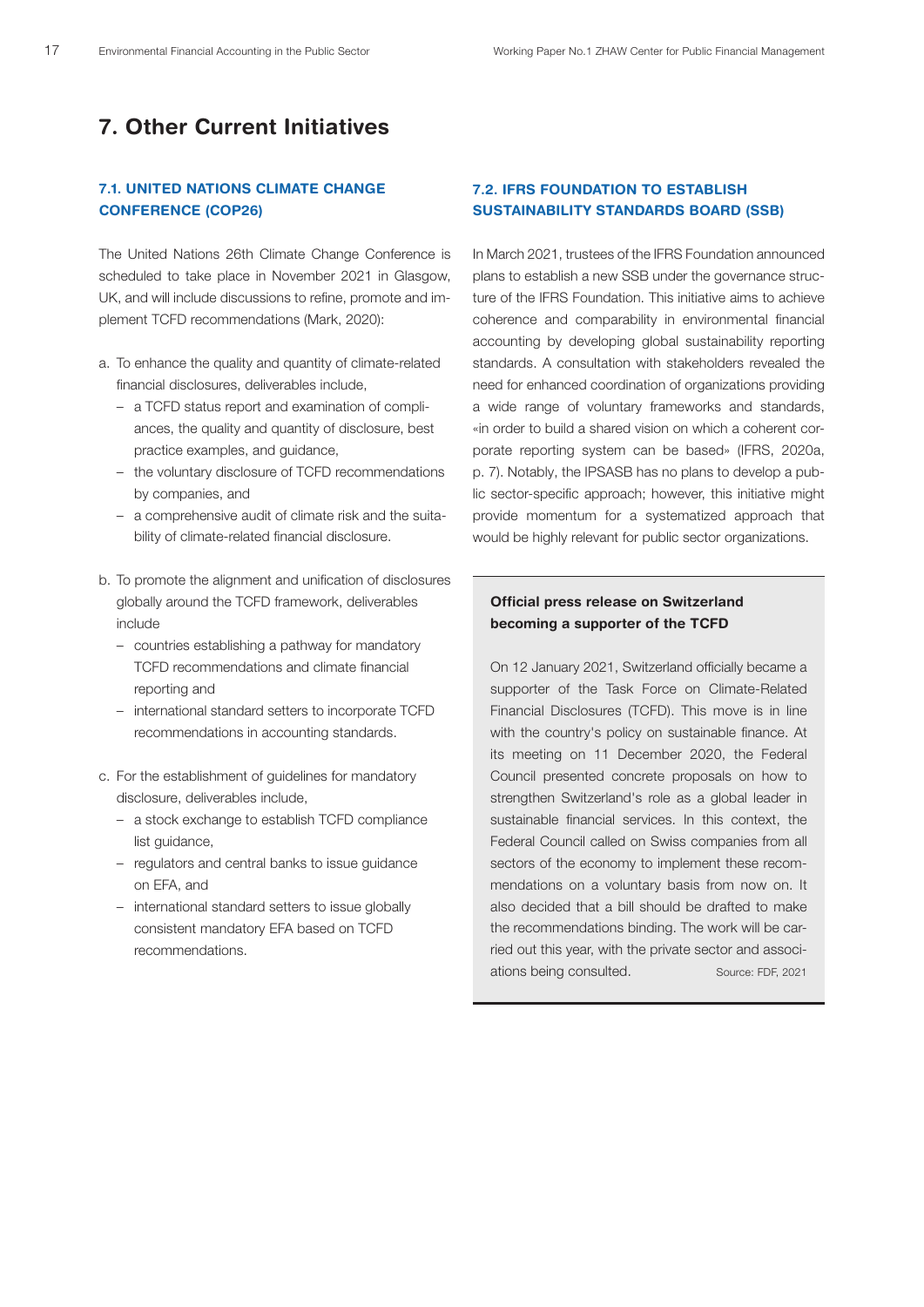## 8. Conclusions

Failure to take action to combat climate change is the most critical worldwide risk, according to the WEF (2020). The gravity of this risk highlights the need for urgent measures in the face of global warming. Linking environmental data with accounting information systems is one way to make transparent the consequences on our society and enable governments to make climate-informed decisions. The following conclusions can be drawn based on the research presented in this working paper:

- 1. The multitude of initiatives and proactive stakeholders in this area underscores the need to systematize Environmental Financial Accounting by connecting and integrating current workstreams. Although much has been done in this regard, a comprehensive, synthesized, public sector-specific approach is needed. The pivotal questions in this respect are, how to develop public-sector EFA further, and who will lead the way in taking this to the next level.
- 2. Building on existing accounting standards is a pragmatic way forward since many generally accepted recognition and measurement principles could be applied in the context of environmental accounting. IPSAS is the primary reference framework in public sector accounting and provides a suitable starting point. The IPSASB Natural Resource Project will complete the repertoire of accounting standards relevant for EFA since it addresses accounting for ecosystem services, currently not covered by IPSAS literature. A separate EFA framework is likely to be counterproductive, as it could be associated with an overburdened reporting process and inflated compliance costs. However, efforts should be made to harmonize the IPSAS framework with wellestablished EFA relevant guidance, such as the recommendations of the Task Force on Climate-Related Disclosures (TCFD).
- 3. Disclosing high-level information on how entities are affected by climate change is increasingly accepted, while the measurement and recognition of climaterelated financial impact is still rare. This could be explained by difficulties in obtaining reliable data and the challenges of measurement. Consequently, additional practice-oriented guidance is needed. When applying standards specifically, the preparers and auditors of financial statements may face highly technical decisions requiring specific skills when evaluating how to account for climate-change-related events, their underlying scenarios, and the ultimate consequences.
- 4. Efforts should not stop at disclosing climate-related risks along the lines of the TCFD recommendations. Climate change issues should be included in publicsector entities' General Purpose Financial Reports (GPFR), comprising material non-financial and financial information. Governments worldwide need to take immediate action, and comprehensively "greened" financial statements will serve as a robust management tool for ecologically informed decision making.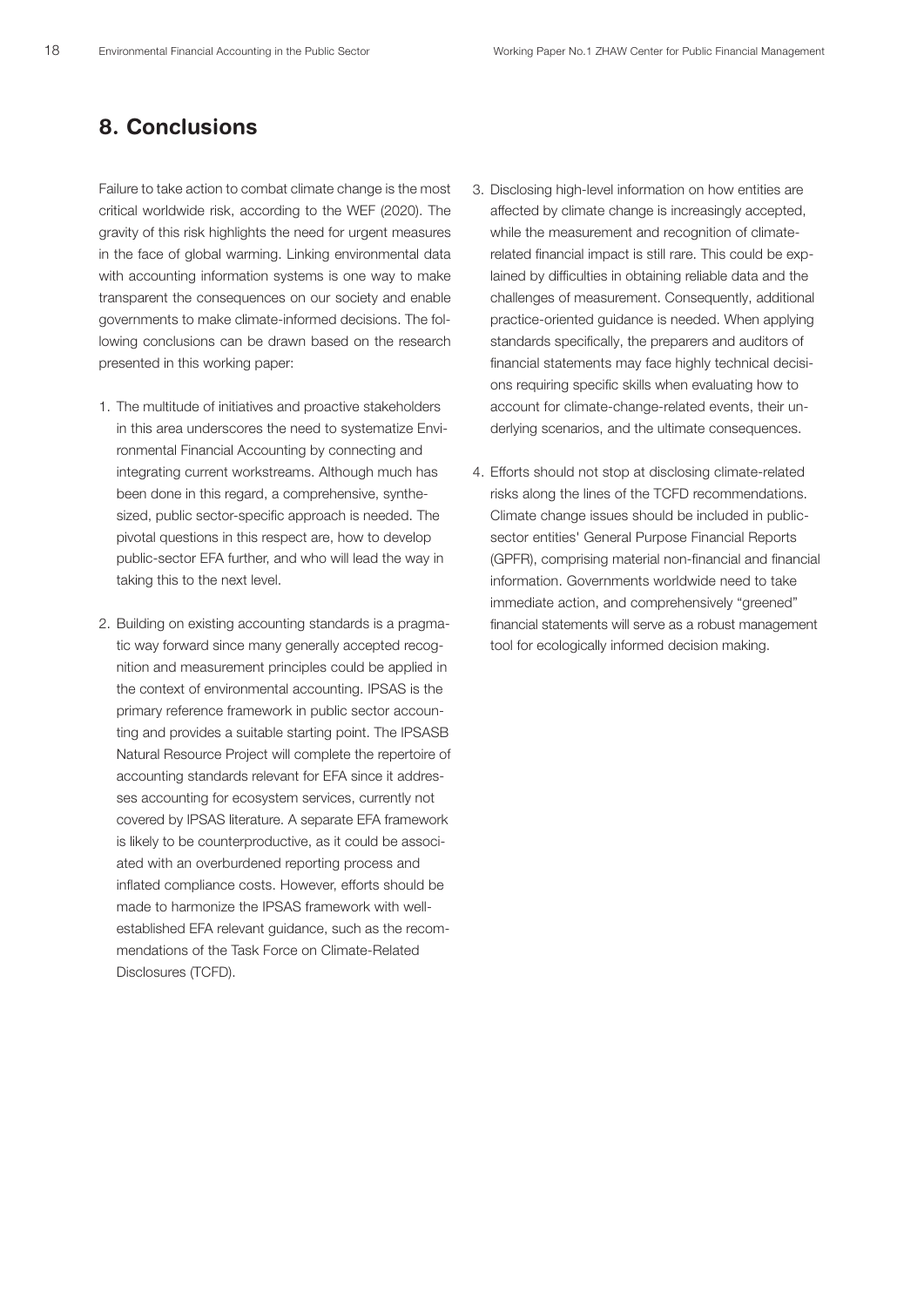## 9. References

AASB- Australia Accounting Standards Board, April 2019: 'Climate-related and other emerging risks disclosures: assessing financial statement materiality using AASB/IASB Practice Statement 2' AASB\_AUASB\_Joint\_ Bulletin\_May2019.pdf

Aggestam-Pontoppidan, C. and Andernack, I., 2016: Interpretation and Application of IPSAS (pp. 11-30). Chichester: Wiley.

AGL Annual Report 2020. Retrieved from: https://www.agl.com.au/-/media/aglmedia/ documents/about-agl/asx-and-media-releases/2020/2097212\_annualreport.pdf?la=en&hash=82E8FF1E819275718B654F-3B19C7862F

Auckland City Council (ACC) 2020: Annual Report 2020. Retrieved from: https://www. aucklandcouncil.govt.nz/plans-projects-policies-reports-bylaws/our-annual-reports/Pages/current-annual-report.aspx

Borges, L.F.X. and Bergamini, S., 2001: Stressing Environmental Financial Accounting Transparency for Decision Making in Brazil. Retrieved from: file:///C:/Users/grfl/Downloads/SSRN-id272008.pdf

C. Adams, P. Druckman and R. Picot, 2020: Sustainable Development Goals Disclosure (SDGD) Recommendations. Retrieved from: https://www.ifac.org/system/files/publications/files/Adams\_Druckman\_Picot\_2020\_ Final\_SDGD\_Recommendations\_updated.pdf

Climate Disclosure Standards Board (CDSB), December 2020: Accounting for climate Integrating climate-related matters into financial reporting. Retrieved from: https:// www.cdsb.net/sites/default/files/cdsb\_climateaccountingguidance s 110121.pdf

Chartered Institute of Management Accountants (CIMA) 2014: ACCOUNTING FOR NATURAL CAPITAL. The elephant in the boardroom. Retrieved from: https://www.cimaglobal.com/Research--Insight/Accounting-for-natural-capital-the-elephant-in-theboardroom/

Commonwealth Bank CBA: Annual Report 2020. Retrieved from: https://www. commbank.com.au/content/dam/commbank/ about-us/shareholders/pdfs/results/fy20/ cba-2020-annual-report.pdf

Chartered Professional Accountants (CPA) Canada, 2019: Climate-related Issues: Questions to Ask Under Existing Public Sector Generally Accepted Accounting Principles (GAAP) and Statements of Recommended Practice (SORPs). Retrieved from: https:// www.cpacanada.ca/en/business-and-accounting-resources/financial-and-non-financial-reporting/sustainability-environmental-and-social-reporting/publications/ climate-related-issues-questions-to-ask

European Commission (EC): Natural Capital Accounting. https://ec.europa.eu/environment/nature/capital\_accounting/index\_en.htm

Federal Department of Finance (FDF) 2021: Switzerland promotes transparency on climate-related financial risks. Press release retrieved from: https://assets.bbhub.io/company/sites/60/2021/01/Press-release-TCFD-SwitzerlandV3.pdf

Financial Stability Board (FSB) 2020:

Press release on the TCFD status report. Retrieved from: https://assets.bbhub.io/company/sites/60/2020/10/FSB-TCFD-2020-Status-Report-Press-Release.pdf

Government Accountability Office (GAO) 2020: Report to Congressional Requesters: A Climate Migration Pilot Program. Retrieved from: https://www.gao.gov/assets/710/707961.pdf

IFRS (a) Foundation, 2020: Consultation Paper on Sustainability Reporting. Retrieved from: file:///C:/Users/grfl/OneDrive%20-%20ZHAW/ Green%20PFM/Accounting/IFRS%20consultation-paper-on-sustainability-reporting.pdf

IFRS (b) Foundation, 2020: Effects of climate-related matters on financial statements. Retrieved from: https://www.ifrs.org/content/ dam/ifrs/supporting-implementation/documents/effects-of-climate-related-matters-on-financial-statements.pdf

International Monetary Fund (IMF), 2018: Fiscal Monitor Reports. Managing Public Wealth. Retrieved from https://www.imf.org/ en/Publications/FM/Issues/2018/10/04/fiscal-monitor-october-2018

International Monetary Fund (IMF), 2021: The IMF is placing climate change at heart of its work. Remarks by IMF Managing Director at the Climate Adaptation Summit. Retrieved from: https://www.imf.org/en/News/Articles/2021/01/25/sp012521-md-remarks-atthe-climate-adaptation-summit

International Public Sector Accounting Standards Board, 2019: Natural Resources in the Public Sector. Retrieved from: https://www. ipsasb.org/system/files/meetings/files/6-Agenda-Item-Natural-Resources\_-Final.pdf

International Public Sector Accounting Standards Board (IPSASB) a, 2020: Climate Change: Relevant IPSASB Guidance. Retrieved from: https://www.ipsasb.org/publications/climate-change-relevant-ipsasb-guidance

International Public Sector Accounting Standards Board (IPSASB) b, 2020: Natural Resources Project Brief Final.

Retrieved from: https://www.ifac.org/system/ files/uploads/IPSASB/Natural%20Resources%20Project%20Brief%20Final%20 March%2027%2C%202020.pdf

Mark C., 2020: Building a Private Finance System for Net Zero COP26. Retrieved from: COP26-Private-Finance-Hub-Strategy\_Nov-2020v4.1.pdf

Moisescu, F. and Anghel, O., 2006.

Environmental Financial Accounting. Economics and Applied Informatics, (1), pp.79-84.

Montesinos, V. and Brusca, I., 2019: Non-financial reporting in the public sector: alternatives, trends and opportunities: Nonfinancial information in the public sector: alternatives, trends and opportunities. Journal of Accounting-Spanish Accounting Review, 22(2), pp.122-128.

National Research Council Canada, 2020: Durability and Climate Change Implications for Service Life Prediction and the Maintainability of Building. Retrieved from: file:///C:/Users/ grfl/Downloads/buildings-10-00053.pdf

NIC- National Intelligence Council, January 2017: 'Global Trends' GT-Main-Report.pdf (dni.gov)

PricewaterhouseCoopers (PwC) 2020: Klimawandel und seine Auswirkung auf das öffentliche Rechnungswesen. PwC Webcast - Public Sector Workshop, held in September 2020.

Task Force on Climate-related Financial Disclosures (TCFD), 2017: Recommendations of the Task Force on Climate-related Financial Disclosures. Retrieved from: https:// assets.bbhub.io/company/sites/60/2020/10/ FINAL-2017-TCFD-Report-11052018.pdf

Task Force on Climate-related Financial Disclosures (TCFD), 2020: Task Force on Climate-related Financial Disclosures Overview. Retrieved from: https://assets.bbhub.io/company/sites/60/2020/10/TCFD\_Booklet\_FNL\_ Digital\_March-2020.pdf

The World Bank (IBRD) 2015: SAR – Reforma Contable del Sector Público: Política de Regulación Contable Pública de la Contaduría General de la Nación. Nota Técnica: Recursos Naturales no Renovables.

United Nations Conference on Trade and Development (UNCTAD), 2002: Guidance Manual Accounting and Financial Reporting for Environmental Costs and Liabilities. Retrieved from: https://unctad.org/system/ files/official-document/iteeds4\_en.pdf

UNEP, 2019: Global Environment Outlook 6. Retrieved from: https://www.unep.org/resources/global-environment-outlook-6

World Economic Forum (WEF), 2020:

The Global Risks Report 2020. Retrieved from: https://www.weforum.org/reports/the-globalrisks-report-2020